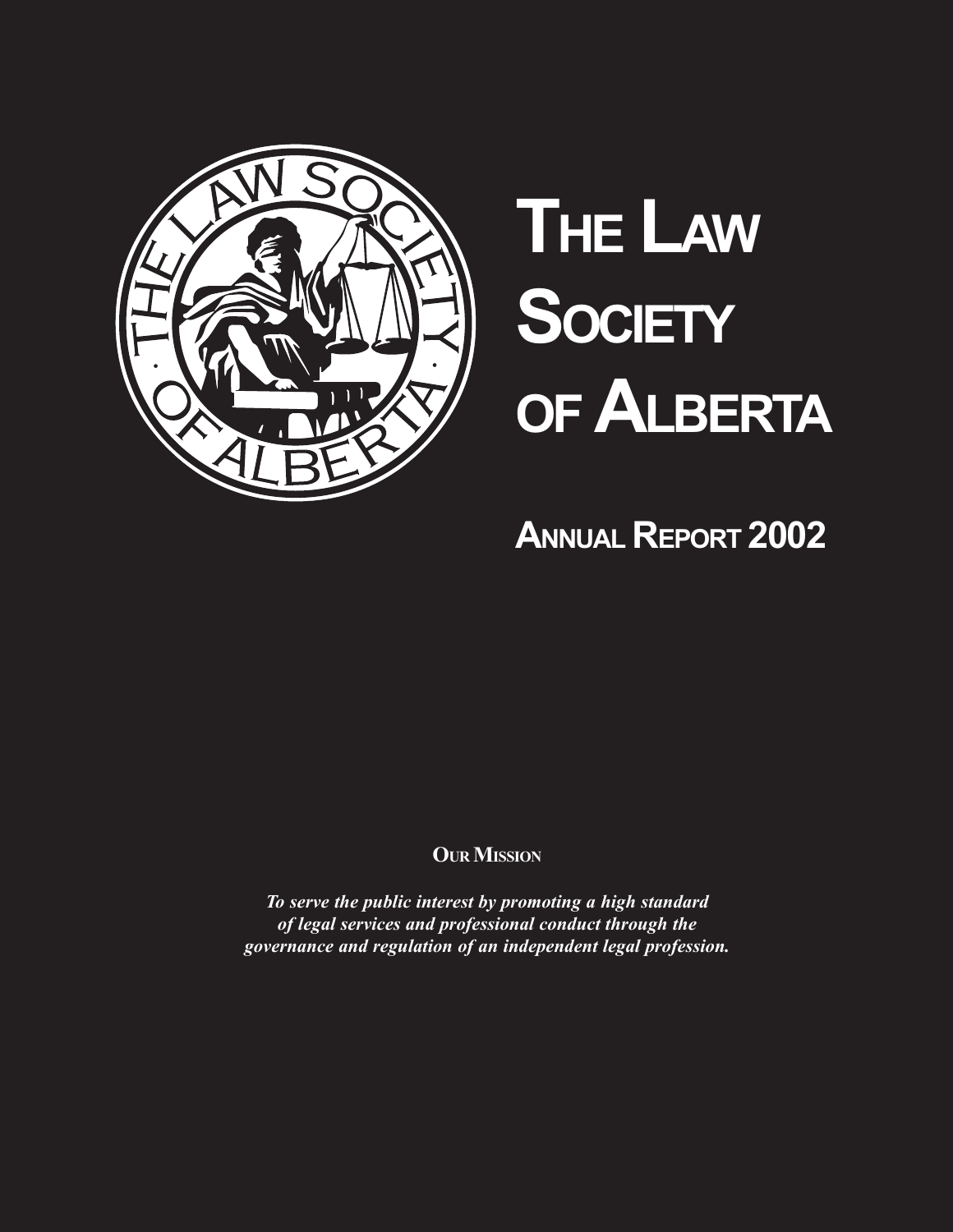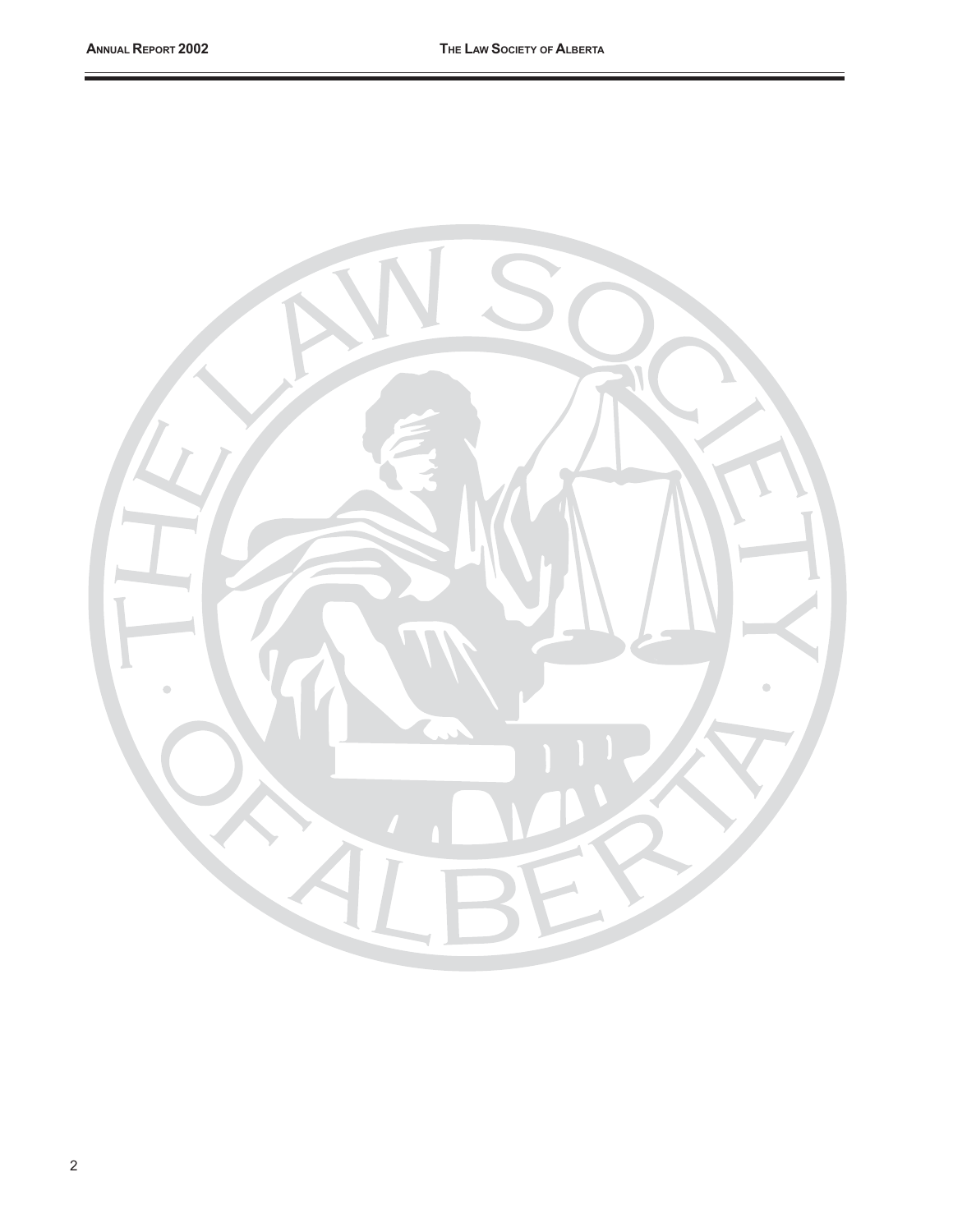### **THE LAW SOCIETY OF ALBERTA**



**#600, 919 - 11th Avenue S.W. Calgary, Alberta T2R 1P3 Telephone (403) 229-4700 Toll free 1-800-661-9003 FAX (403) 228-1728 www.lawsocietyalberta.com**

### **THE BENCHERS**

**Kenneth G. Nielsen, QC President**

**Cheryl C. Gottselig, QC President-Elect**

Larry G. Anderson, QC Tudor Beattie, QC **Tracy C. Brennan, QC Everett L. Bunnell, QC Mona T. Duckett, QC Charles D. Gardner, QC John D. Holmes, QC Perry Mack, QC Douglas A. McGillivray, QC Vaughn Myers, QC Bradley G. Nemetz, QC James S. Peacock, QC Brian Peterson, QC John D. Phillips, QC June Ross, QC Rhonda K. Ruston, QC** W. Paul Sharek, QC Norma Sieppert, lay bencher **Yvonne A. Stanford, lay bencher Morris Taylor, lay bencher Juliana E. Topolniski, QC Wilfred Willier, lay bencher**

### **OFFICERS**

**Don Thompson, Executive Director Jim Stevens - Deputy Executive Director Steven Dyer - Chief Financial Officer Sarah J. Brickett - Director of Insurance Lindsay MacDonald, QC - Counsel Barry Vogel, QC - Practice Advisor**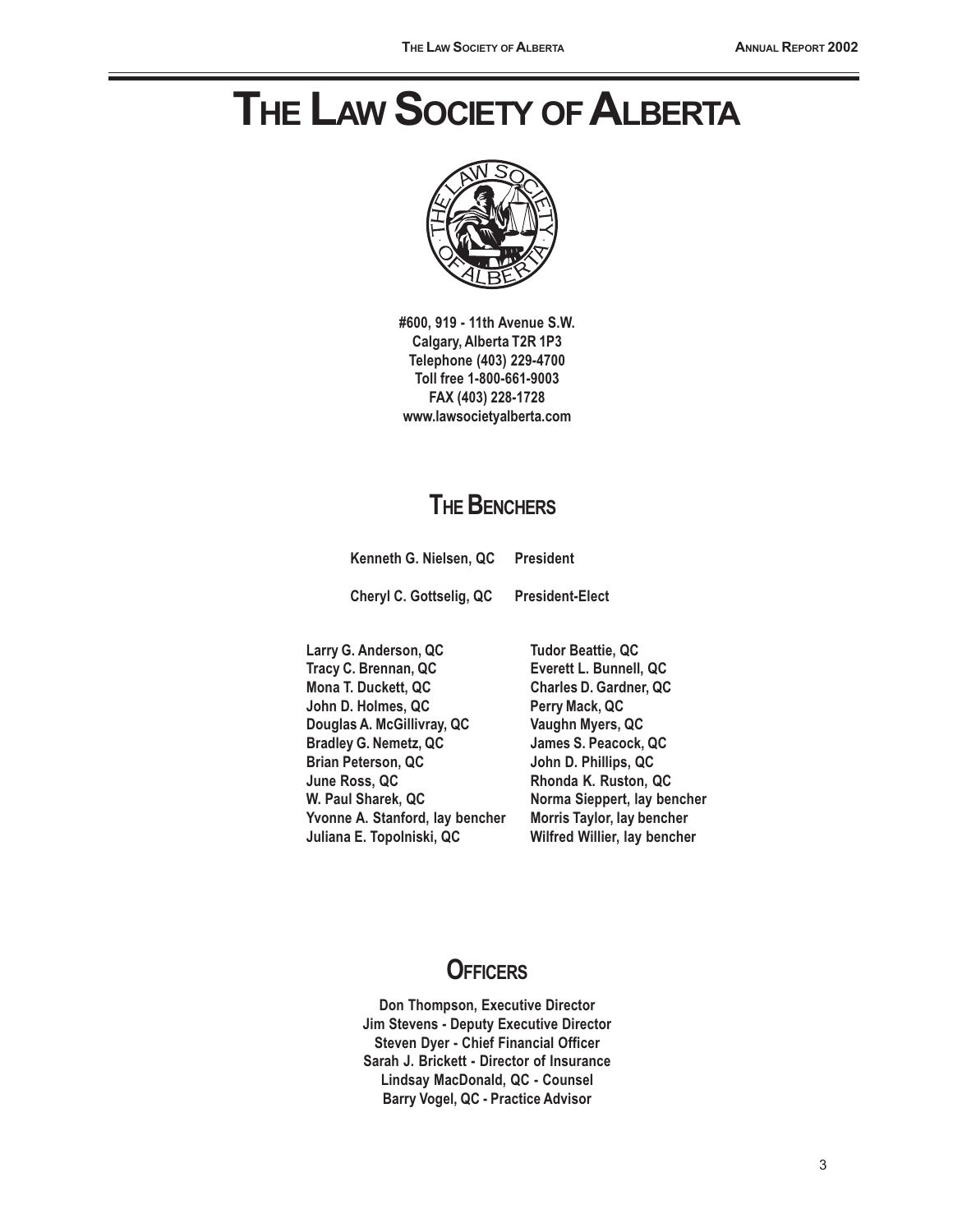# **CONTENTS**

| LAY BENCHERS AND ANNOUNCEMENT CONTINUES AND THE RESIDENCE OF THE RESIDENCE OF THE RESIDENCE OF THE RESIDENCE O |    |
|----------------------------------------------------------------------------------------------------------------|----|
| 12                                                                                                             |    |
| CIVIL PRACTICE ADVISORY COMMITTEE                                                                              | 13 |
|                                                                                                                | 13 |
| CONDUCT COMMITTEE                                                                                              |    |
| CORPORATE & COMMERCIAL ADVISORY COMMITTEE                                                                      | 16 |
| . 17                                                                                                           |    |
|                                                                                                                |    |
|                                                                                                                |    |
|                                                                                                                | 19 |
|                                                                                                                | 20 |
| 21                                                                                                             |    |
|                                                                                                                |    |
|                                                                                                                | 23 |
|                                                                                                                |    |
|                                                                                                                |    |
|                                                                                                                |    |
|                                                                                                                |    |
|                                                                                                                |    |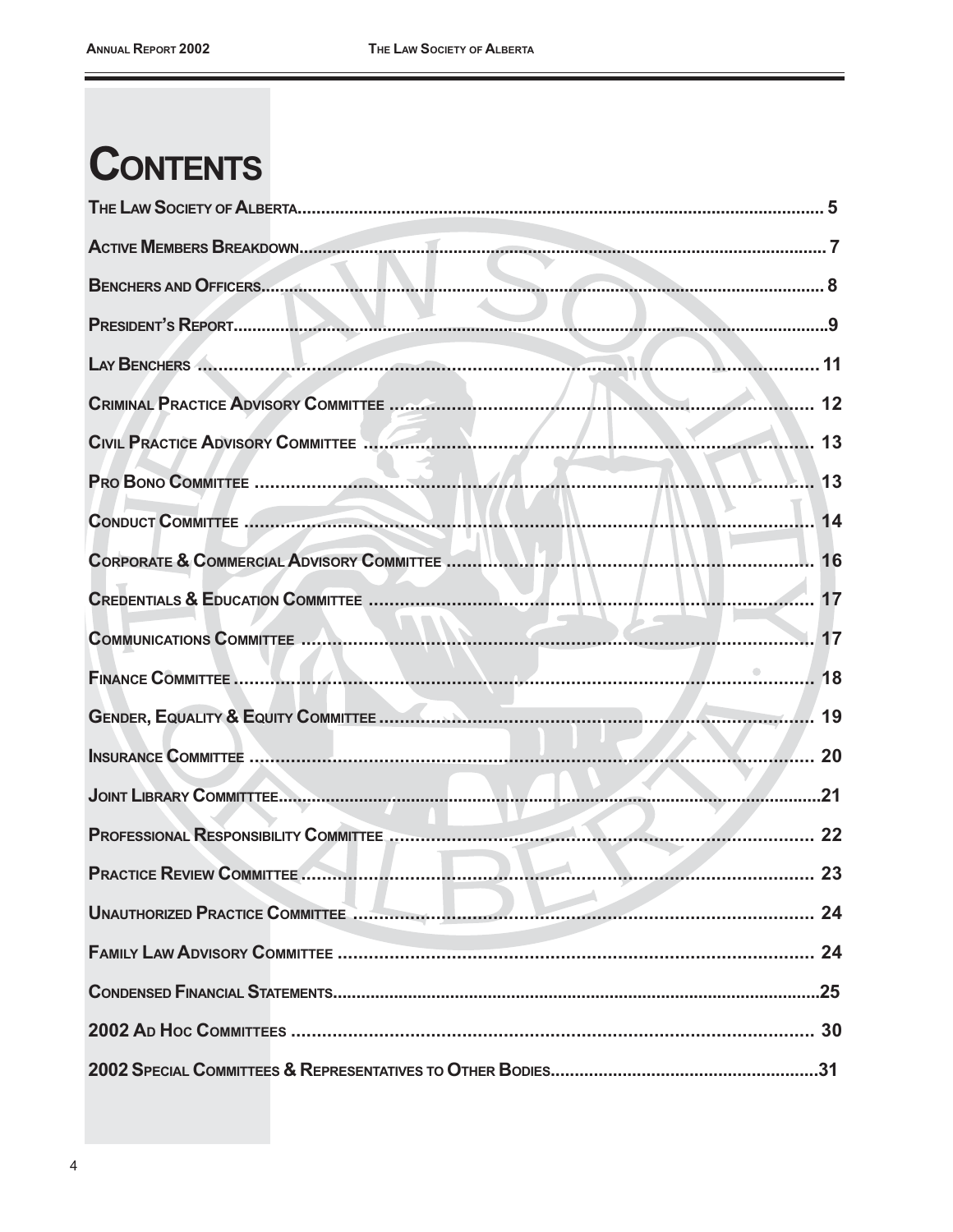### **THE LAW SOCIETY OF ALBERTA**

The mission of the Law Society of Alberta is "To serve the public interest by promoting a high standard of legal services and professional conduct through the governance and regulation of an independent legal profession."

The LSA derives its authority from the *Legal Profession Act* of Alberta. The legislature has respected the fundamental democratic tradition that the legal profession should be independent of government and should regulate itself.

### **Self Regulation and Benchers**

Every two years Alberta lawyers elect 20 of their members to serve as benchers. The benchers act as a board of directors who meet regularly and serve without remuneration, except the president who is chosen by the benchers and receives an honorarium. Although elected by the profession at large, each three provincial districts (north, central and south) outside of Calgary and Edmonton is entitled to one resident bencher regardless of overall vote.

The LSA also has four non-lawyer lay benchers (public representatives) who are appointed by the Minister of Justice. As fully participating benchers, the lay benchers serve on committees and hearing panels. They enrich the discussion on many public interest issues and open the workings of the profession to public scrutiny.

### **Professional Standards**

The Alberta legal profession has a comprehensive code of ethical standards to which all lawyers must adhere. These standards are contained in the *Legal Profession Act, The Rules* and *The Code of Professional Conduct*, court decisions, and conduct committee and hearing committee decisions. In case of

doubt, lawyers also refer to authoritative text books and journals, and seek guidance in the form of a written opinion from the professional responsibility committee.

The education requirements for lawyers include a three year law school program, one year as an articling student (learning by working with a senior lawyer), and the completion of the Bar Admission Course. The Bar Admission Course, directed by the LSA through the Legal Education Society of Alberta, focuses on core practice areas, lawyering skills, and professional attitudes. A comprehensive set of practice area examinations and skill assessments ensure that only those lawyers with a clearly demonstrated level of competence are admitted to the profession.

#### **Lawyers' Fees**

The LSA is not involved in the regulation of lawyers' fees. Clients may apply to the court for an independent fee review (taxation) of their legal fees. As an alternative to the taxation process, voluntary fee mediation is available through the LSA. Lawyers who charge an unreasonably high fee may be disciplined by the LSA. For persons without the ability to pay a lawyer, Legal Aid is available. Founded in 1970 by the LSA and the provincial government, Legal Aid offers assistance to the financially disadvantaged.

### **Penalties for misconduct**

A lawyer who is guilty of professional misconduct may be reprimanded, fined up to \$10,000, suspended from practice or disbarred. Conditions of practice may also be imposed on a lawyer. While some cases of questionable conduct are dealt with through the conduct process, efforts are made to resolve

others through reviews, mentors,



education upgrading or counselling.

#### **Public Protection**

In 1969, the LSA instituted the first mandatory insurance program in Canada. Every lawyer practising in Alberta must purchase liability insurance, with a \$1,000,000 limit of liability per occurrence. Many lawyers purchase additional insurance. The additional amount depends on the size of the firm and type of law practised. The combination of compulsory and optional insurance protects the public and spreads the cost of insurance equitably across the profession. Since 1984, the Insurance Committee has mounted an aggressive loss prevention program, publishing comprehensive practice checklists and manuals, and sponsoring free seminars on law office management and loss prevention techniques.

In addition to insurance for lawyers' liability, the public is protected for losses suffered through a lawyer's misappropriation of trust funds. The Assurance Fund, established in 1939, was the first of its kind in Canada. Every active lawyer in the province contributes to this fund.

To ensure the public continues to receive the highest quality of legal services, the LSA is vigilant in protecting the public against unqualified persons illegally practising law.

### **Services**

The LSA offers a variety of services to both lawyers and the general public. In addition to those programs outlined elsewhere in this report, the LSA offers the following: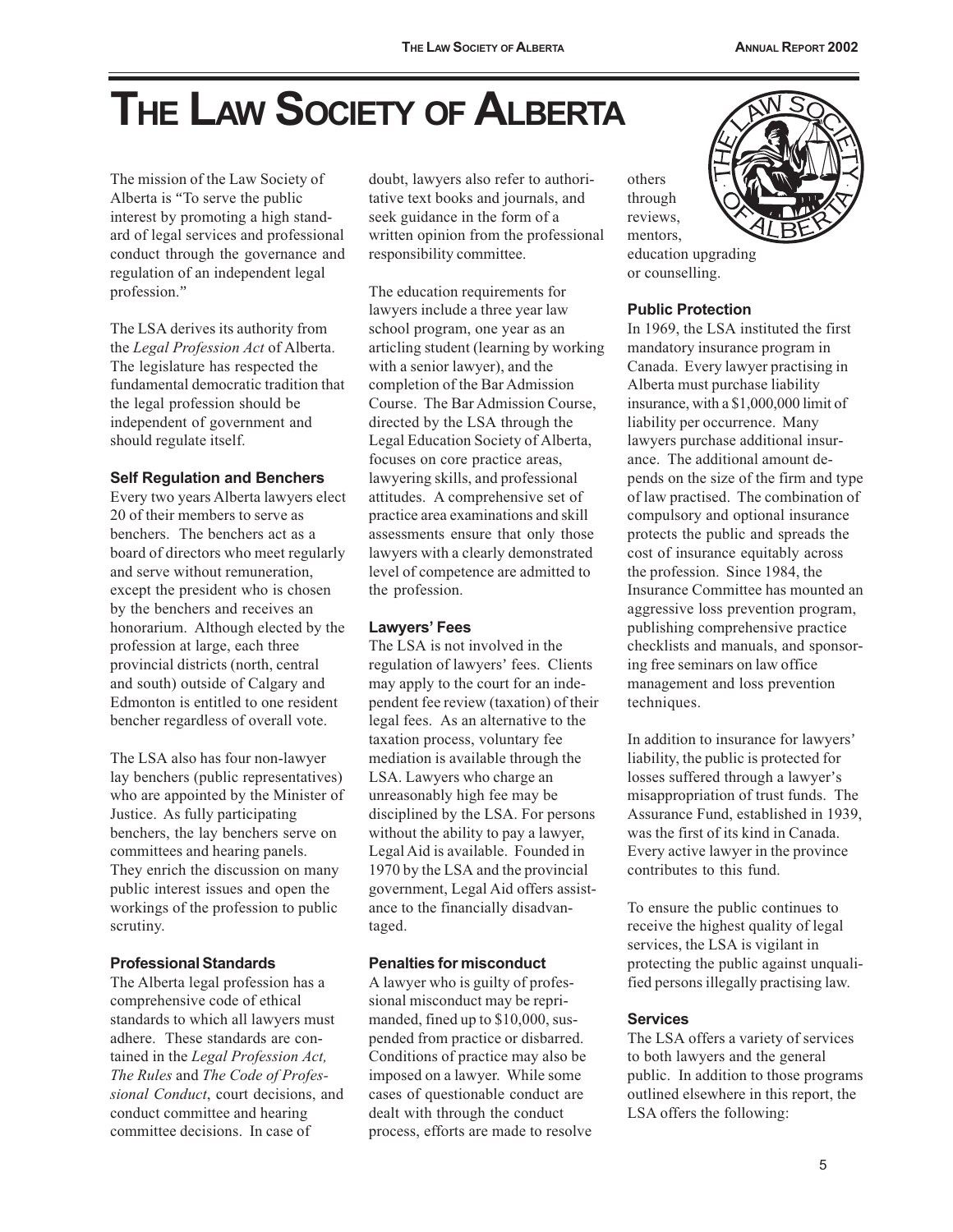### **Office of the Practice Advisor**

Confidential free advice for lawyers is available from Practice Advisor Barry Vogel, QC and Practice Management Advisor Paul McLaughlin. Mr. Vogel is available to discuss legal, ethical, and practice concerns and personal matters. He will also mediate and arbitrate interlawyer disputes. Mr. McLaughlin provides assistance in practice management, automation and office administration, with a focus on the needs of sole practitioners and members practising in smaller settings. Both will travel anywhere in Alberta for meetings with members. The Office of the Practice Advisor also offers a Mentor Program in family law, criminal law, civil litigation, wills and estates, and real property.

### **Lawyer Referral Service**

The LSA operates a Lawyer Referral Service to help people find a lawyer to provide the legal services they require. An information service, Lawyer Referral is not connected with Legal Aid, nor does it provide any financially subsidized legal services. To use the Lawyer Referral Service, phone toll free from anywhere in Alberta by dialing 1-800- 661-1095 or (403) 228-1722 in Calgary. After being advised of the nature of the problem or the areas of law of concern, the Lawyer Referral operator will provide the caller with the names and telephone numbers of three lawyers practising in the applicable field of law. The caller can then make an appointment with one, two or all three of those lawyers, advising that they were referred by Lawyer Referral. There is no charge for the first half hour interview, after which the caller can decide whether or not to engage the lawyer at the full fee rate, and the lawyer can decide whether to accept the engagement.

### **Publications**

The Law Society of Alberta publishes *The Benchers' Advisory* five times annually, and contributes to the publication of the joint Canadian Bar Association *-* Law Society of Alberta *Law Matters*. All publications are available on the LSA's website, www.lawsocietyalberta.com or by calling the LSA's Central Records Department at (403) 229-4737 or 1- 800-661-9003.

### *Pamphlets available from the Law Society of Alberta include:*

\*Buying Your Home: Facts to Know Before you Sign

\*Civil Actions: The Process if You Sue or if You Are being Sued

\*The Criminal Justice System: Your Rights When Arrested or Charged

Have You Planned Your Estate?

Lawyers of Alberta: Serving the Public Interest

\*Reviewing the Conduct of Lawyers

\*Understanding Your Lawyer's Fee

When You Divorce or Separate

Lawyers & Legal Agents/Paralegals/ Legal Assistants

Fee Mediation

*\* available in French*

### **RECOGNIZING EXCELLENCE**

### **Distinguished Service Awards**

Each year the Canadian Bar Association - Alberta Branch and the Law Society of Alberta present special awards in recognition of outstanding contributions made by Alberta lawyers to the community, the legal profession and legal scholarship. On March 7, 2003, distinguished service awards were presented to five Alberta lawyers in recognition of their outstanding distinguished service. **Paul Drager** (Calgary) and **Margaret Shone** (Edmonton) received awards for service to the community;**Lorne Goddard, QC** (Red Deer), and **H. J. Lyndon Irwin, QC** (Edmonton) each received an award for service to the profession, and **Dr. Richard Bauman** (Edmonton) received the award for legal scholarship.

**2002 Viscount Bennett Awards** Alberta graduate students **Kevin Brosseau, Richard Jochelson, Christopher Sprysak** and **Andrew Wilson** were the recipients of the 2002 Viscount Bennett Scholarships. The scholarships are funded from a trust fund established with a gift from the right Honourable Viscount Bennett, P.C., K.C. The annual awards for post graduate studies in law are presented to individuals with high scholastic abilities who are dedicated to their community and profession, and wish to further their legal education.

*Kevin Brosseau*, LLB, graduated, with distinction, from the University of Alberta in 2001. He is currently enrolled in the LLM program at Harvard Law School.

*Richard Jochelson,* LLB, graduated from the University of Calgary. He is currently enrolled in the LLM program at Harvard Law School.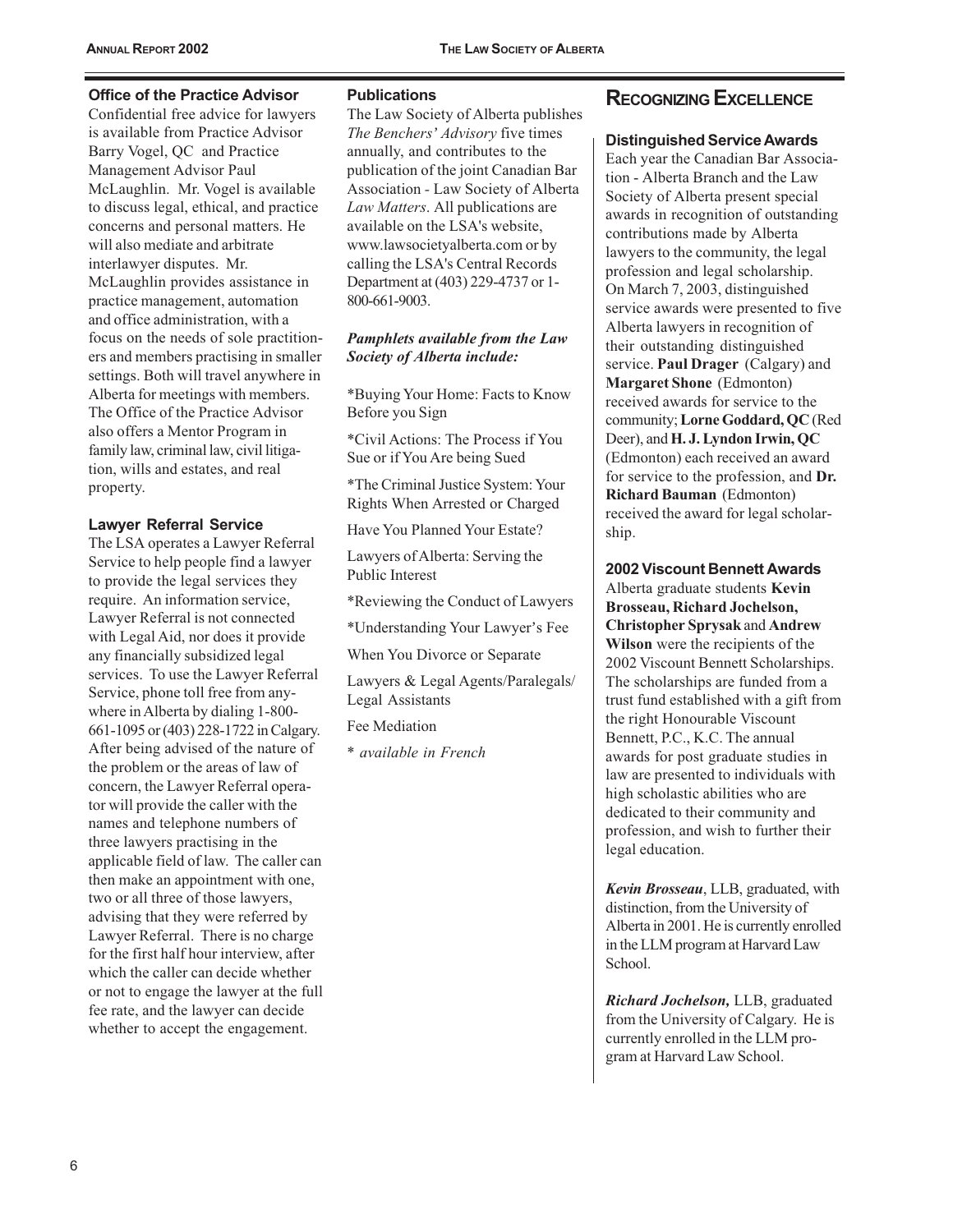|                                                                           |                           | <b>ACTIVE MEMBERS BREAKDOWN</b> |                |                  |                |
|---------------------------------------------------------------------------|---------------------------|---------------------------------|----------------|------------------|----------------|
| Christopher Sprysak, CA, LLB                                              | <b>With firms</b>         |                                 |                | <b>Male</b>      | <b>Female</b>  |
| graduated from the University of                                          |                           | Calgary                         | 2310           | 1697             | 613            |
| Alberta in 1998. He is currently<br>enrolled in the LLM program at New    |                           | Edmonton                        | 1445           | 1061             | 384            |
| York University.                                                          |                           | Lethbridge                      | 96             | 75               | 21             |
|                                                                           |                           | <b>Red Deer</b>                 | 75             | 59               | 16             |
| Andrew Wilson, LLB, graduated from<br>Dalhousie University in 2001 and is |                           | <b>Medicine Hat</b>             | 39             | 35               | $\overline{4}$ |
| currently attending Cambridge                                             |                           | <b>Grande Prairie</b>           | 32             | 27               | 5              |
| University.                                                               |                           | Other                           | 765            | 552              | 213            |
|                                                                           |                           | Total                           | 4762           | 3506             | 1256           |
| W. Bernie Kelly, QC<br><b>Memorial Prize</b>                              |                           |                                 |                |                  |                |
| Micheal Gavin Bates of the Univer-                                        | <b>Sole Practitioners</b> | Calgary                         | 705            | 496              | 209            |
| sity of Calgary received the W.                                           |                           | Edmonton                        | 458            | 335              | 123            |
| Bernie Kelly, QC Memorial Prize. The                                      |                           | Lethbridge                      | 28             | 24               | $\overline{4}$ |
| prize is awarded annually to law<br>students in honour of the LSA's       |                           | <b>Red Deer</b>                 | 32             | 26               | 6              |
| former secretary, W. Bernie Kelly, QC.                                    |                           | <b>Medicine Hat</b>             | 17             | 15               | $\overline{2}$ |
|                                                                           |                           | <b>Grande Prairie</b>           | 8              | 6                | $\overline{2}$ |
|                                                                           |                           | Other                           | 351            | 263              | 88             |
|                                                                           |                           | Total                           | 1599           | 1165             | 434            |
|                                                                           |                           |                                 |                |                  |                |
|                                                                           | Corporate                 | Calgary                         | 269            | 162              | 107            |
|                                                                           |                           | Edmonton                        | 36             | 24               | 12             |
|                                                                           |                           | Lethbridge                      | $\overline{0}$ | $\Omega$         | 0              |
|                                                                           |                           | <b>Red Deer</b>                 | 0              | $\mathbf{0}$     | $\pmb{0}$      |
|                                                                           |                           | <b>Medicine Hat</b>             | 0              | $\mathbf{0}$     | $\mathbf{0}$   |
|                                                                           |                           | <b>Grande Prairie</b>           | $\overline{0}$ | $\Omega$         | $\mathbf{0}$   |
|                                                                           |                           | Other                           | 12             | $\overline{7}$   | 5              |
|                                                                           |                           | Total                           | 317            | 193              | 124            |
|                                                                           |                           |                                 |                |                  |                |
|                                                                           | <b>Government</b>         | Calgary                         | 219            | 102              | 117            |
|                                                                           |                           | Edmonton                        | 484            | 239              | 245            |
|                                                                           |                           | Lethbridge                      | 12             | $\boldsymbol{9}$ | $\sqrt{3}$     |
|                                                                           |                           | <b>Red Deer</b>                 | $\overline{7}$ | $\overline{7}$   | $\mathbf 0$    |
|                                                                           |                           | Medicine Hat                    | 10             | $\overline{7}$   | 3              |
|                                                                           |                           | <b>Grande Prairie</b>           | $\overline{4}$ | 3                | 1              |
|                                                                           |                           | Other                           | 28             | 20               | 8              |
|                                                                           |                           | Total                           | 764            | 387              | 377            |
|                                                                           |                           |                                 |                |                  |                |
|                                                                           |                           |                                 |                |                  |                |
|                                                                           | <b>Active members</b>     | Total                           | 7442           | 5251             | 2191           |
|                                                                           |                           |                                 |                |                  |                |
|                                                                           |                           |                                 |                |                  |                |
|                                                                           |                           |                                 |                |                  |                |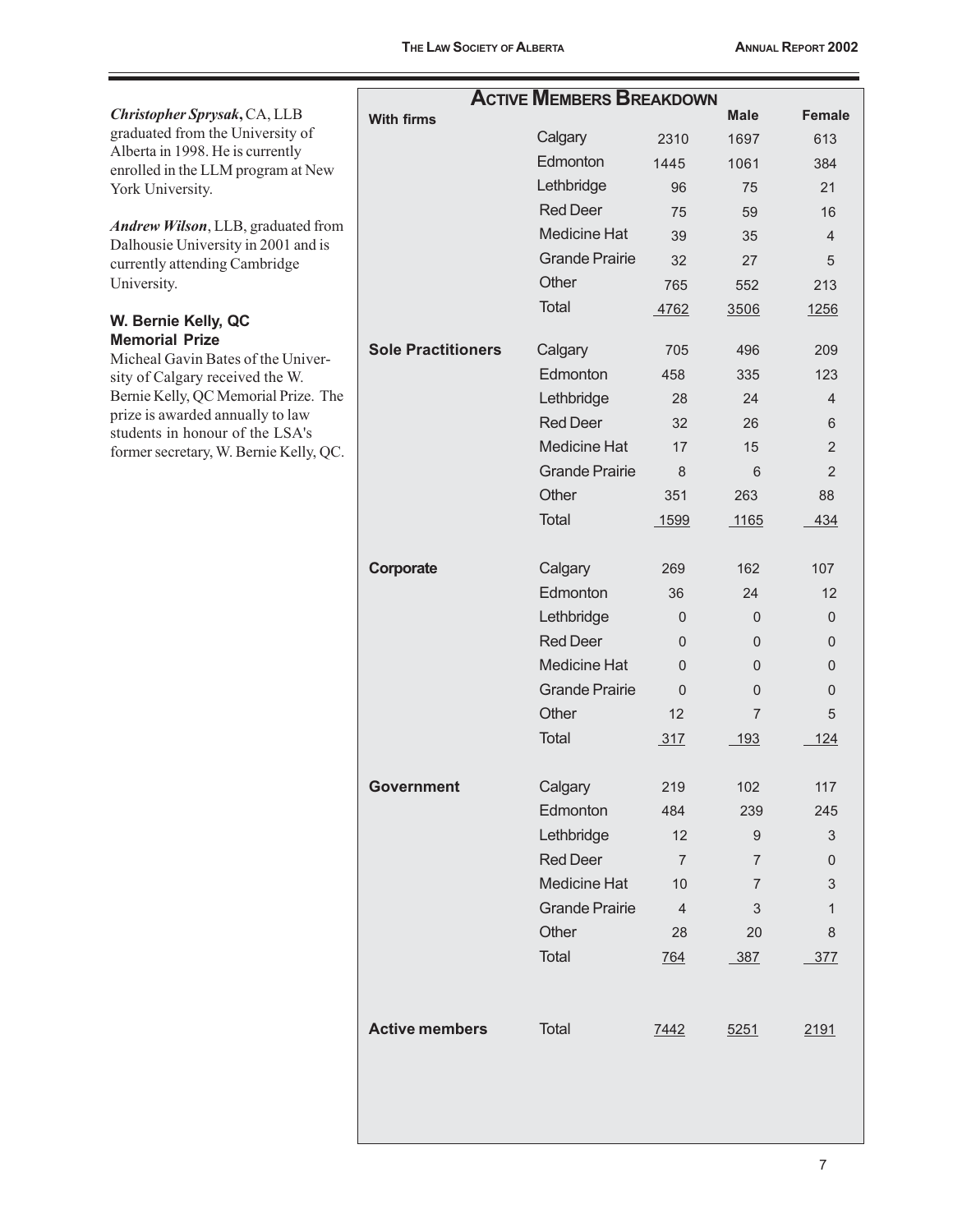# **BENCHERS AND OFFICERS OF THE LAW SOCIETY OF ALBERTA, 2002**



*Back Row*: Bradley Nemetz, Charles Gardner, John Holmes, John Phillips, Perry Mack, Brian Peterson, Vaughn Myers, Larry Anderson, Tudor Beattie, Morris Taylor

*Middle Row*: June Ross, Patricia Hughes, Rhonda Ruston, Tracy Brennan, Yvonne Stanford, Doug McGillivray, Juliana Topolniski

*Front Row*: Wilfred Willier, James Peacock, Cheryl Gottselig, Kenneth Nielsen, Don Thompson, Mona Duckett, W. Paul Sharek

*Missing*: Everett Bunnell, Norma Sieppert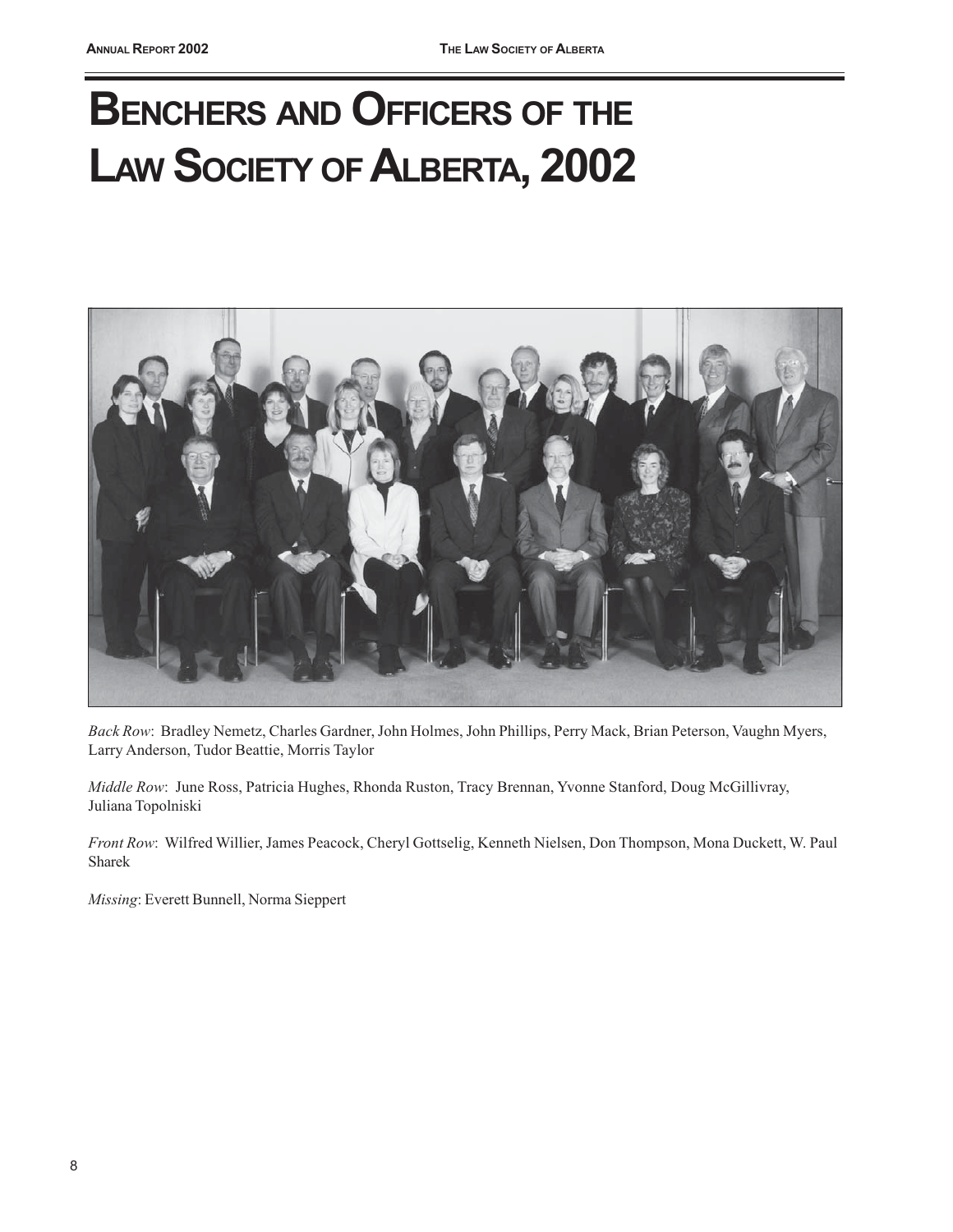### **PRESIDENT'S REPORT**

*by Kenneth G. Nielsen, QC*

I have had the great fortune of being part of the LSA in a year that saw many accomplishments at the local, provincial and national level. While space does not permit me to mention all of these matters, the following items merit being mentioned in this annual report.

#### **National Mobility**

History was made on December 7, when the LSA signed the long awaited National Mobility Agreement. Achieving national mobility has been a long time project for the members of the Federation of Law Societies of Canada (FLSC), particularly the LSA, which played a key leadership role. The concept of increased mobility gained momentum in the west, two years ago, when law societies from the four western provinces passed the '6 in 12 Rule'.

The agreement needs to be implemented by making rule changes at each individual law society. The LSA anticipates that it will have these rule changes made by July 1, 2003.

### **Federation of Law Societies of Canada Restructuring**

Over the past year, the LSA has been active in discussions surrounding restructuring the FLSC. The LSA believes that with the right governance and administration structure, the FLSC can be an even stronger organization with solid participation from member law societies. The restructuring provides for one member per law society to sit on the board of directors of the FLSC. This board will set the overall strategic direction of the FLSC.

#### **Money Laundering**

Major progress was made in this area. After obtaining court orders in several provinces, the end result was positive. An agreement was entered into with the Attorney General for Canada pursuant to which lawyers were exempt from the reporting provisions of *The Proceeds of Crime (Money Laundering) and Terrorist Financing Act* until such time as the constitutionality of those provisions could be determined in the courts. A trial on this issue remains to be heard in British Columbia commencing in early June 2003.

Further provisions pursuant to this *Act* came into effect on January 6, 2003 with respect to reporting cross border transactions. Lawyers are exempt from reporting such transactions on behalf of a client. Obviously, a lawyer will have to report if a transaction is done on his or her own behalf. The government is of the view that where a Canadian lawyer, acting on behalf of a client, sends "monetary instruments" of \$10,000 or more by courier to a party outside of Canada, it is the client who is required to report, not the lawyer. The client is considered the "exporter" for the purposes of the *Act* and regulations, and must name the lawyer as the person acting on the client's behalf. The lawyer is not personally obligated to file the report.

### **Government Relations**

Over 2002, many discussions were held with the Minister of Justice and Attorney General Dave Hancock, QC as well as other key government officials. Of note were the discussions around the Calgary courthouse project, the QC selection process, paralegals and legal agents, as well as how the FOIP legislation might impact the profession.



#### **Privacy Legislation**

A huge amount of progress has been made to get ready for the introduction of privacy legislation, expected sometime in 2003. This important legislation will affect regulators, such as the LSA, as well as law firms. The LSA has developed a draft Fair Information Policy, as well as a Confidentiality Policy, which sets standards about how information is collected, used and stored. Lawyers and law firms will be expected to become compliant with this new legislation, all while respecting the need for client confidentiality and privacy. We informed our members about this matter through many articles in the *Benchers' Advisory*.

#### **Core Document Distribution**

In efforts to reduce costs and deliver products in an efficient manner, the LSA no longer mails out changes to the *Legal Profession Act*, the Rules of the Law Society and the Practice Guide to the membership. Members are now encouraged to check the website and *The Advisory* for updates to these core documents. They can be downloaded from the LSA's website or a hard copy can be requested by contacting the LSA's central records department. Changes to the Code of Professional Conduct will continue to be mailed to members. The LSA estimates a savings of \$60,000 per mailing of the *Act* and Rules.

*continued on page 10*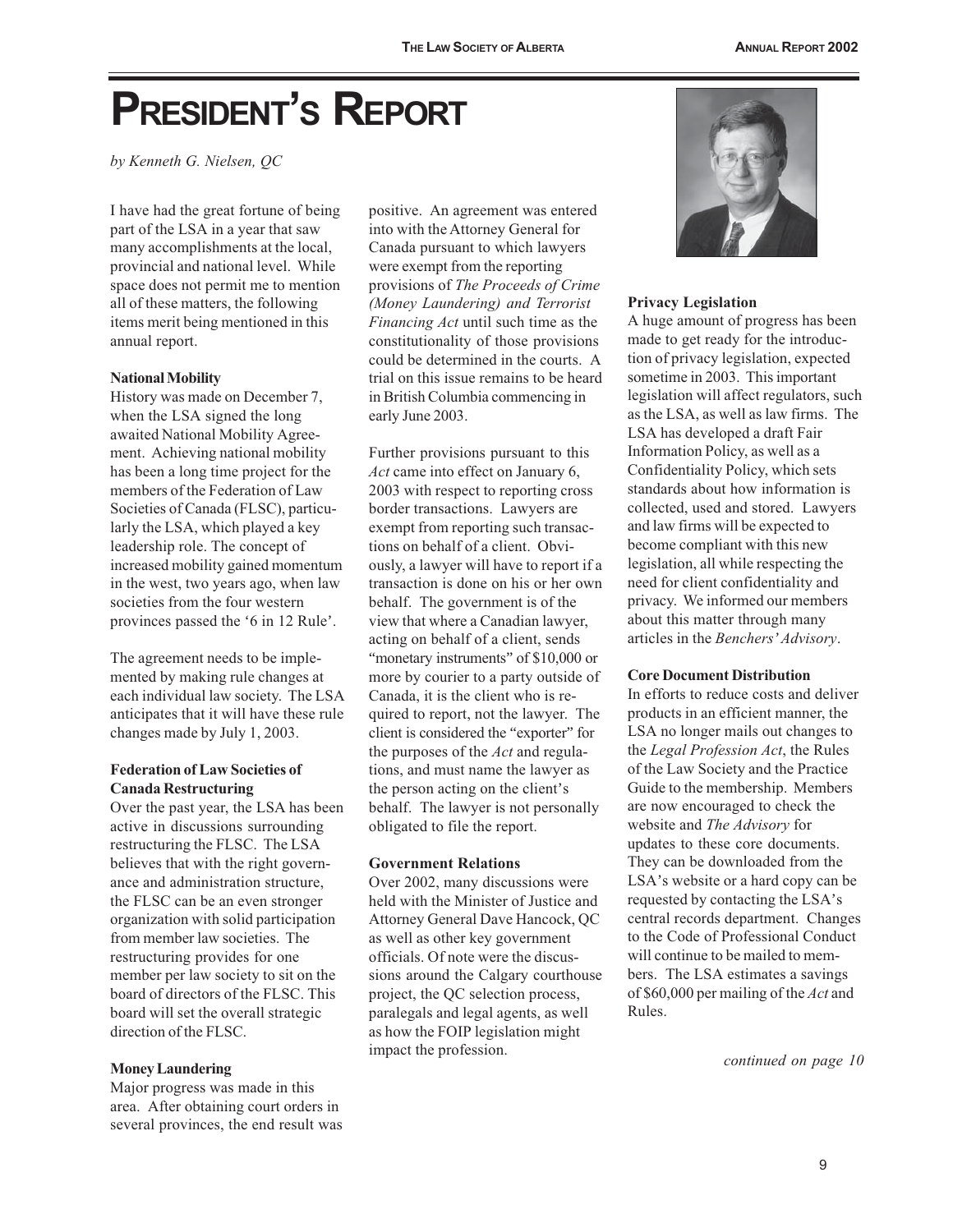### **Third Party Funding**

The LSA seeks to provide its members with services and support as is reasonably possible. In order to achieve this, member dues must be spent responsibly and the funds must be directed so as to achieve maximum value from their expenditure. With that in mind, the LSA struck a task force to review all contributions to third parties and develop a structure to which these third parties can apply for funding. This task force will be reporting to the benchers with recommendations and an implementation strategy during the April 2003 convocation.

### **Litigation**

A major win for the legal profession occurred in the Supreme Court of Canada last spring in *R. vs. Lavalee, Rackel & Heintz, Barristers and Solicitors, and Andrew Brent Polo*, in which the LSA was an intervener. The Supreme Court ruled that section 488.1 of the Criminal Code of Canada was unconstitutional, as a client's rights could be violated when the police seize files from a law office for an investigation.

Previously, the client, and lawyer, if unavailable at the time, may not know these files had been seized and opened for an investigation. As the files may contain privileged information, this action can violate a client's right to confidential protected communications with their lawyer. This decision reaffirms the fundamental right to lawyer-client confidentiality.

#### **New Lay Bencher**

In April, the LSA welcomed Norma Sieppert as the fourth lay bencher. Currently a semi-retired researcher, Ms Sieppert is well known in the Calgary volunteer community. She was the person who spear-headed the Adopt-A-Parent program for the Calgary 1988 Winter Olympics, for which she was awarded the Order of Canada for Community Service. In the past year, Ms Sieppert was active on the credentials and education, finance, appeal and pro bono committees of the LSA.

As can be seen, there were a number of significant developments and achievements over the past year all in furtherance of our mandate to protect the public and which support a selfregulating profession. I wish to thank all of the benchers, volunteers, and the LSA staff for their dedication, support and hard work over the last year. It is due to the efforts of all of these people that we are able to maintain a strong and independent bar in this province.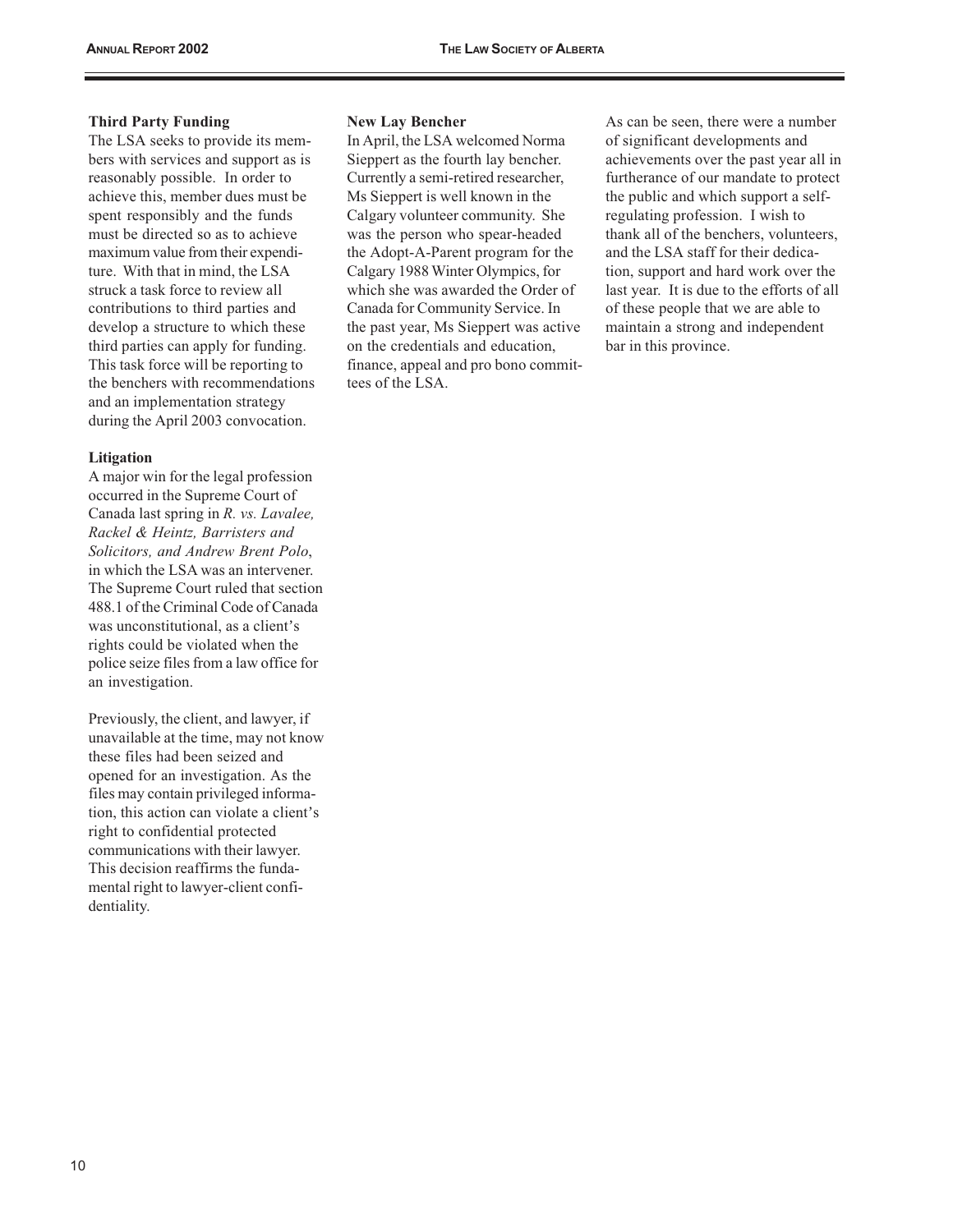### **THE LAY BENCHERS** *APPOINTED IN THE PUBLIC INTEREST*

Appointed by the Minister of Justice for a two-year-term, lay benchers safeguard the public interest and ensure that the views of the public are considered. Being a lay bencher requires active participation in the many duties of the LSA, including participation on conduct hearings, assurance fund claims, conduct panels and convocations as well as participate in a variety of the LSA's standing committees.

**Yvonne Stanford** was appointed as lay bencher in January 2000 and reappointed in 2002. Ms Stanford's



many professional and community activities have included director of the Canadian Mental Health Association,

Calgary; program director of the YWCA, Calgary; accountant and internal auditor, Dome Petroleum; president of the board, Women's Centre of Calgary; Alberta representative to the National Action Committee on the Status of Women; and working membership with community organizations such as the Calgary Coalition for Equal Access to Education, the Committee on Race Relations, and the Dignity Foundation.

Appointed as a lay bencher in January 1998, and reappointed in 2000 and 2002 to a third two-year term, **Morris Taylor** is the president of MTR Consultants Ltd. in Edmonton. This firm specializes in thor-



oughbred and harness racing in Canada and the United States, providing expert assistance to the profession

through the Philadelphia Company, Technical Advisory Service for Attorneys.

Retired High Prairie probation officer and active community volunteer, lay bencher **Wilfred Willier** worked for





Justice and the Solicitor General for 30 years. First appointed as a lay bencher in 1998, Mr. Willier was reappointed

in 2000 and 2002 to a third two year term.

In the spring of 2002, the LSA welcomed **Norma Sieppert** as the fourth lay bencher. Currently a semiretired reseacher, Ms Sieppert is known in the Calgary volunteer community as

the person who spearheaded the first-ever Adopt-A-Parent program for the Calgary 1988 Winter Olympics.



The program was designed to thank athletes' parents for their years of sacrifice and dedication by offering them free bed and breakfast accommodation. For her efforts, Ms Sieppert was awarded the Order of Canada for Community Service.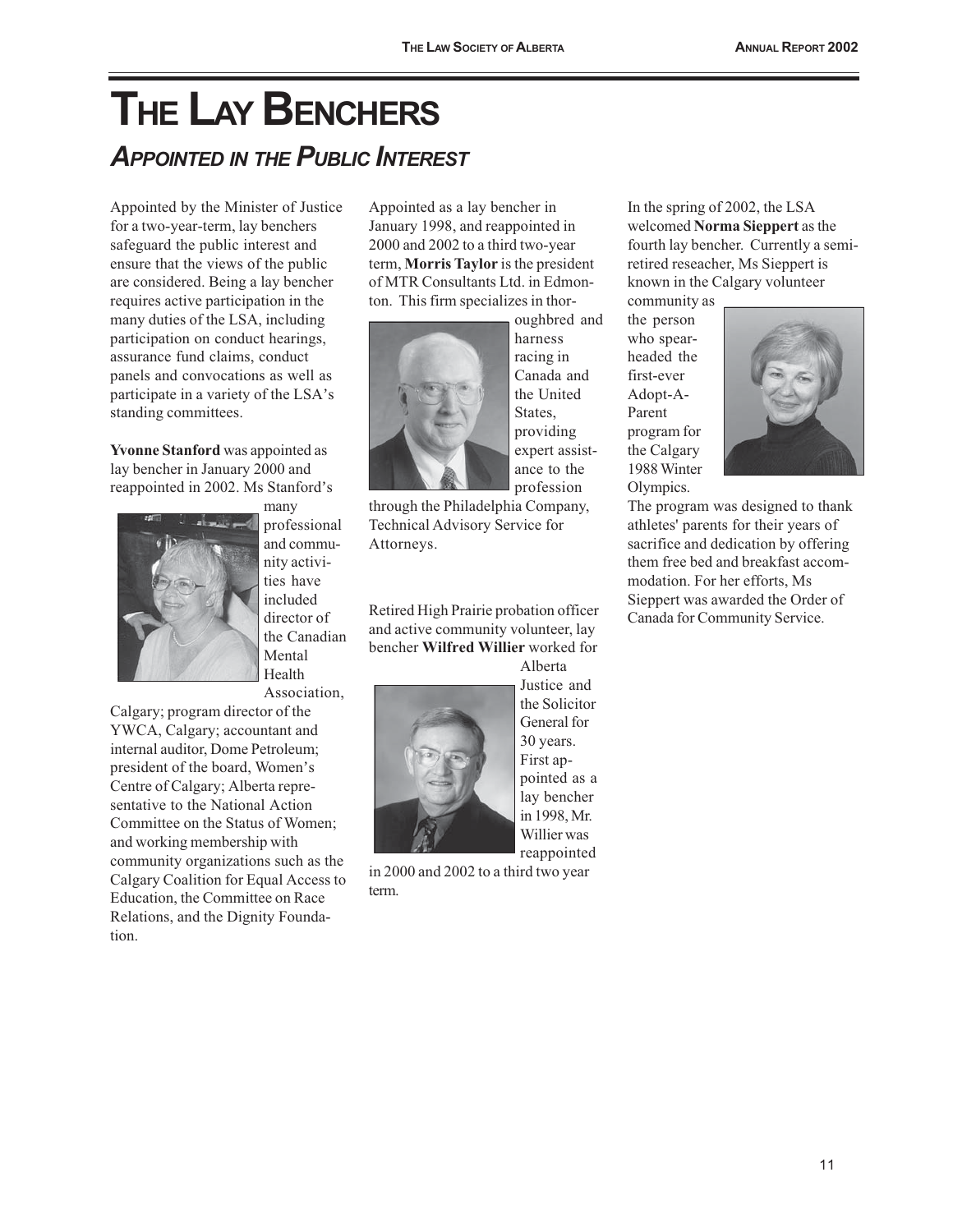

*Committee Members Brian Peterson (C) Tudor Beattie(VC) Mona Duckett Vaughn Myers Wilfred Willier R. Bruce Hartridge Cathy G. Lane-Goodfellow J. Joseph Markey Andre Ouellette Joanne Perozak Bart Rosborough Wesley W. Smart Mark T. C. Tyndale*

*Lindsay MacDonald (LSA) Jennifer Rothery (LSA)*

# **CRIMINAL PRACTICE ADVISORY COMMITTEE**

### *by Brian Peterson, QC, chair*

The committee provided significant input toward the Calgary Provincial Court Trial Coordination project. The project, to be modeled on the Edmonton project, was intended to relieve defence lawyers of having to provide the Crown's witness list to the Trial Coordinator in securing an appropriate trial date. Additionally, prebooking by telephone would become available, and the question of the accuracy of orally provided dates would be removed by the implementation of a trial confirmation sheet. After discussions with the Calgary Trial Coordinator and Alberta Justice officials, the department committed to and implemented the trial coordination system in Calgary by September, 2003.

The committee also addressed the recent Criminal Code of Canada amendments concerning legal agents and the implementation of further restrictions on their appearances in court on summary conviction criminal matters. The proclamation date is scheduled for July 23, 2003. While these provisions may further restrict unauthorized agents, there was concern that they may limit the appearances by agencies who are providing a valuable service to the public without charge. As the legislation contemplates that agents will not be as restricted if they are authorized under a program approved by the Lieutenant Governor in Counsel of each

province, it was determined that contact with Native Counselling Services of Alberta to ensure their compliance would be beneficial.

The establishment of a protocol for the execution of search warrants on lawyers' offices continues to be a concern of the committee. Now that the *R. vs. Lavallee Rackel & Heintz, Barristers and Solicitors, and Andrew Brnet Polo* case has been decided in the LSA's favour, the committee should discuss provisions for a protocol. Important issues concerning the bearing of costs of any trustees appointed will also have to be considered. This will be a very active issue for the committee in the upcoming year.

Additionally, the impact of the *Krieger* case may require some participation from the committee or its members. The LSA and Alberta Justice have met to discuss the manner in which complaints concerning the conduct of Crown prosecutors will be handled. This, too, will be an important issue for the committee in the upcoming year.

The ongoing assessment of the Calgary arraignment changes will come up again as it is expected that should these changes appear to be beneficial, it will be sought to implement these procedures in Edmonton. This will continue to be monitored with participation by the committee in whatever manner it can be of assistance.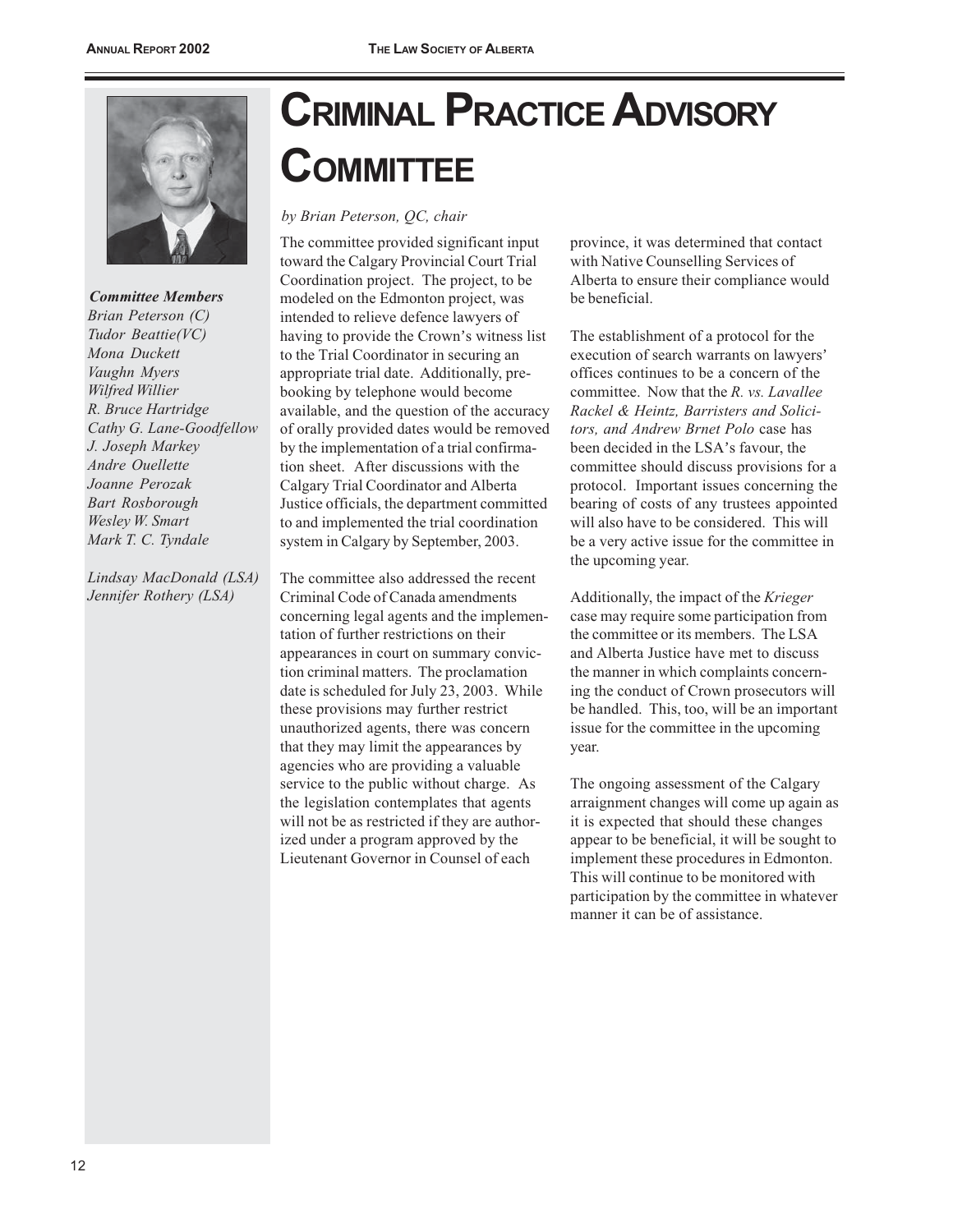February 2003.

mandatory.

# **CIVIL PRACTICE ADVISORY COMMITTEE**

### *by W. Paul Sharek, QC, chair*

One important highlight of the year was the committee's involvement in the consultation process leading to the increase of the threshold for jury trials from \$10,000 to \$75,000. The committee supported this result and the change is now in effect.

In the fall of 2002, the committee reviewed consultation papers on commencement of proceedings and examinations for discovery, developed by The Rules Project of the Alberta Law Reform Institute. Materials were prepared by Jim Peacock, QC, Perry Mack, QC and Vivian Stevenson, which the

# **PRO BONO COMMITTEE**

### *by June Ross, QC, chair*

The *pro bono* committee, since its creation in 1998, has encouraged the expansion of *pro bono* legal clinics in Alberta following the model established by Calgary Legal Guidance (CLG). The LSA commissioned CLG to develop a *pro bono* clinic start-up kit. To date the kit has been provided to the Edmonton Centre for Equal Justice (ECEJ) and the Children's Legal and Education Resource Centre (CLERC) in Calgary. In the coming year the committee plans to liaise with local bar associations throughout Alberta to garner interest in establishing legal clinics in other locations.

The benchers approved numerous policy decisions recommended by the *pro bono* committee. Of note are the following:

Access to justice, including through the provision of *pro bono* legal services, is an integral part of the values of the LSA as the governing body of an independent, self-governing profession acting in the public interest. The role of the LSA in the provision of *pro bono* legal services is to provide a structure, offer leadership and to encourage and promote a culture of *pro bono* legal services in Alberta.

*Pro bono* legal services should not be

committee reviewed and reported to the benchers at meetings in November 2002 and

Finally, there were a number of civil practice issues that were present on the agenda for observation and updates, such as reports on a review of the impact of Schedule "C" dealing with costs in civil actions, and the

mandatory mediation project.

The most pressing need for *pro bono* legal services is the need for legal advice and representation for persons who do not have the resources to pay for these services. The LSA will focus on initiatives that will promote the provision of this form of *pro bono* work.

*Pro bono* legal services are meant to complement not replace a properly funded legal aid program.

The LSA will seek to create a broader *pro bono* committee, which will include representatives of organizations that provide or have a stake in *pro bono* legal services. This broader committee will bring together the stakeholders best situated to deliver and resource the provision of *pro bono* services.

Finally, the LSA will investigate the possibility of extending insurance coverage to retired lawyers who provide *pro bono* legal services, following a model recently adopted by the Law Society of British Columbia.



*Committee Members W. Paul Sharek (C) Perry Mack (VC) John Holmes Everett L. Bunnel James S. Peacock June Ross Juliana Topolniski Geoff Ho Richard J. N. Gilborn Havelock Madill Virginia May Peter Michalyshyn Gordon W. Sharek Vivian R. Stevenson Diana J. Lowe Justice Paul Belzil Peter Freeman*

*Don Thompson (LSA) Lindsay MacDonald (LSA)*



*Committee Members June Ross (C) Perry Mack (VC) Vaughn Myers James S. Peacock Rhonda Ruston Norma Sieppert Michelle Crighton Alan D. Hunter Terry McGregor*

*Susan Billington (LSA)*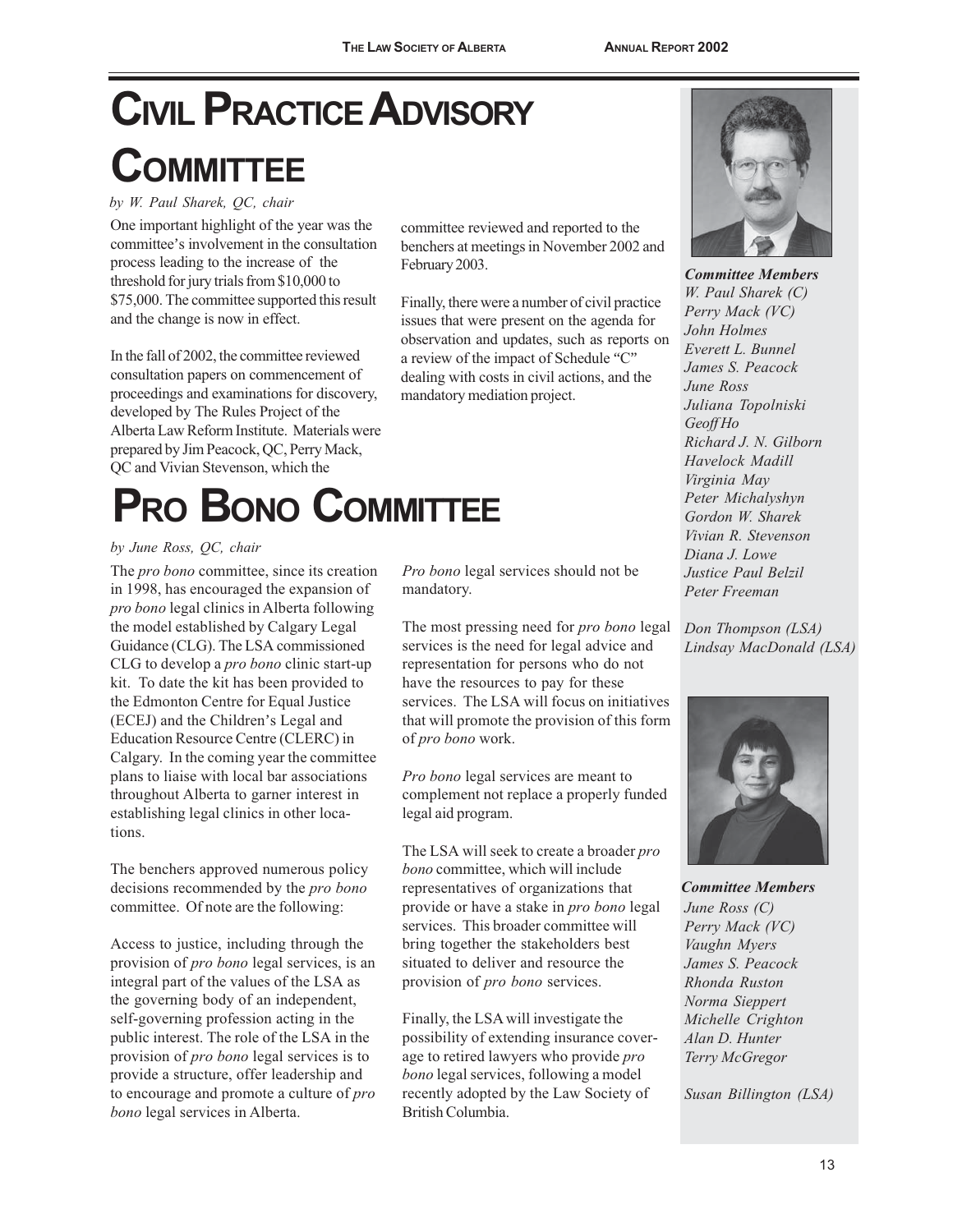

*Committee Members Larry G. Anderson (C) W. Paul Sharek (VC) Perry Mack Tudor Beattie John Holmes Vaughn Myers John Phillips Yvonne Stanford Morris Taylor Anne J. Brown Glenda A. Campbell Mae L. Chow David P. Jones John S. D Kong Richard J. O'Gorman Wendy C. Rollins Sabri M. Shawa*

*Lindsay MacDonald (LSA) Jim Stevens (LSA) Darlene Hutchinson (LSA)*

### **CONDUCT COMMITTEE**

*by Larry Anderson, QC, chair*

The objective of the 2002 conduct committee was to maintain balance and fairness in the disciplinary process, and improve timeliness, increase transparency and encourage consistency.

One initiative was the development of a half-day seminar for all benchers during the October convocation. The seminar focused on the do's and don'ts of conducting disciplinary hearings and, with the participation of former LSA president Justice Neil Wittmann, included a session on how to write reasons. The seminar featured written materials to assist benchers, as well as a template for written decisions. Timeliness in the preparation of hearing committee reports was stressed. In February of 2003 the benchers adopted a number of recommendations flowing from this seminar, including the adoption of a shorter turn around time for hearing committee reports.

Progress in the pursuit of the objective to improve timeliness was reflected in the statistics for 2002. For example, although there was an increase in the number of matters directed to the formal process, fewer hearings remained outstanding at the end of the year than at any time in the past decade. This is undoubtedly due, in large part, to the implementation of prehearing conferences into the disciplinary process. At year's end there were also no hearing committee reports outstanding beyond 90 days.

The committee also examined the appeal process this year with a view to improving timeliness in the hearing of appeals. In February 2003 the benchers approved several recommendations of the committee, one of which was to incorporate prehearing conferences into the appeal process.

Applications to resign in the face of discipline comprised a further issue that the committee discussed at length. The committee's work in this area will carry over to the next committee.

An additional matter on which the committee spent a lot of time was the development of guidelines to cover the complaint process from the time of an initial complaint to the point of a conduct committee panel becoming involved. Several drafts were discussed in the committee meetings and the benchers provided input at the February convocation. This is a further matter that will carry over to the new committee.

Suspensions were also a topic that was addressed by the committee. A subcommittee, chaired by Perry Mack, QC continues to work on this matter.

The committee dealt with other matters as reflected in the minutes over the course of the year.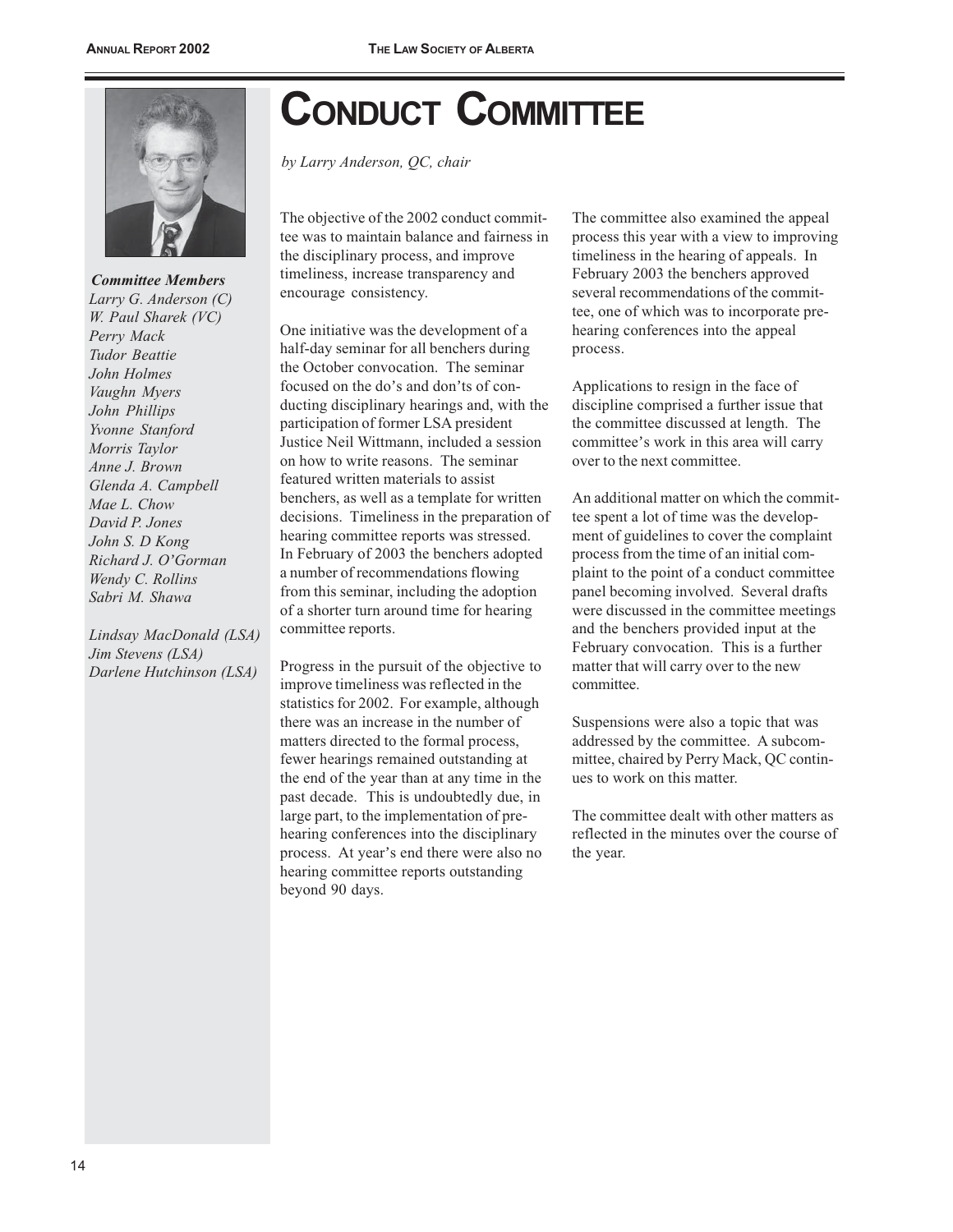### **Comparative Conduct Department Statistics for 2002 and 2001**

| <b>Process</b>                                         | 2002 | 2001 |
|--------------------------------------------------------|------|------|
| Complaints and enquiries received <sup>1</sup>         | 3742 | 3360 |
| Opened as formal complaints                            | 113  | 114  |
| Public complaints                                      | 53   | 40   |
| Lawyer complaints                                      | 28   | 22   |
| LSA generated complaints                               | 32   | 52   |
| Disposition of formal complaints by administration     |      |      |
| Dismissed                                              | 37   | 42   |
| Directed to investigation by executive director        | 7    | 26   |
| Referred to conduct committee panel for further review | 93   | 86   |
| <b>Disposition of Conduct Committee Panels</b>         |      |      |
| Directed to investigation                              | 2    | 1    |
| Directed to mandatory conduct advisory <sup>2</sup>    | 21   | 17   |
| Directed to Practice Review Committee                  | 20   | 7    |
| Directed to hearing                                    | 53   | 35   |

*<sup>1</sup> Initially dealt with by complaints resolution officers (lawyers)*

*<sup>2</sup> A mandatory conduct advisory (MCA) is a meeting between a bencher and the lawyer to deal with deficiencies in lawyer's conduct which does not constitute conduct deserving of sanction. A successful MCA results in dismissal of the complaint.*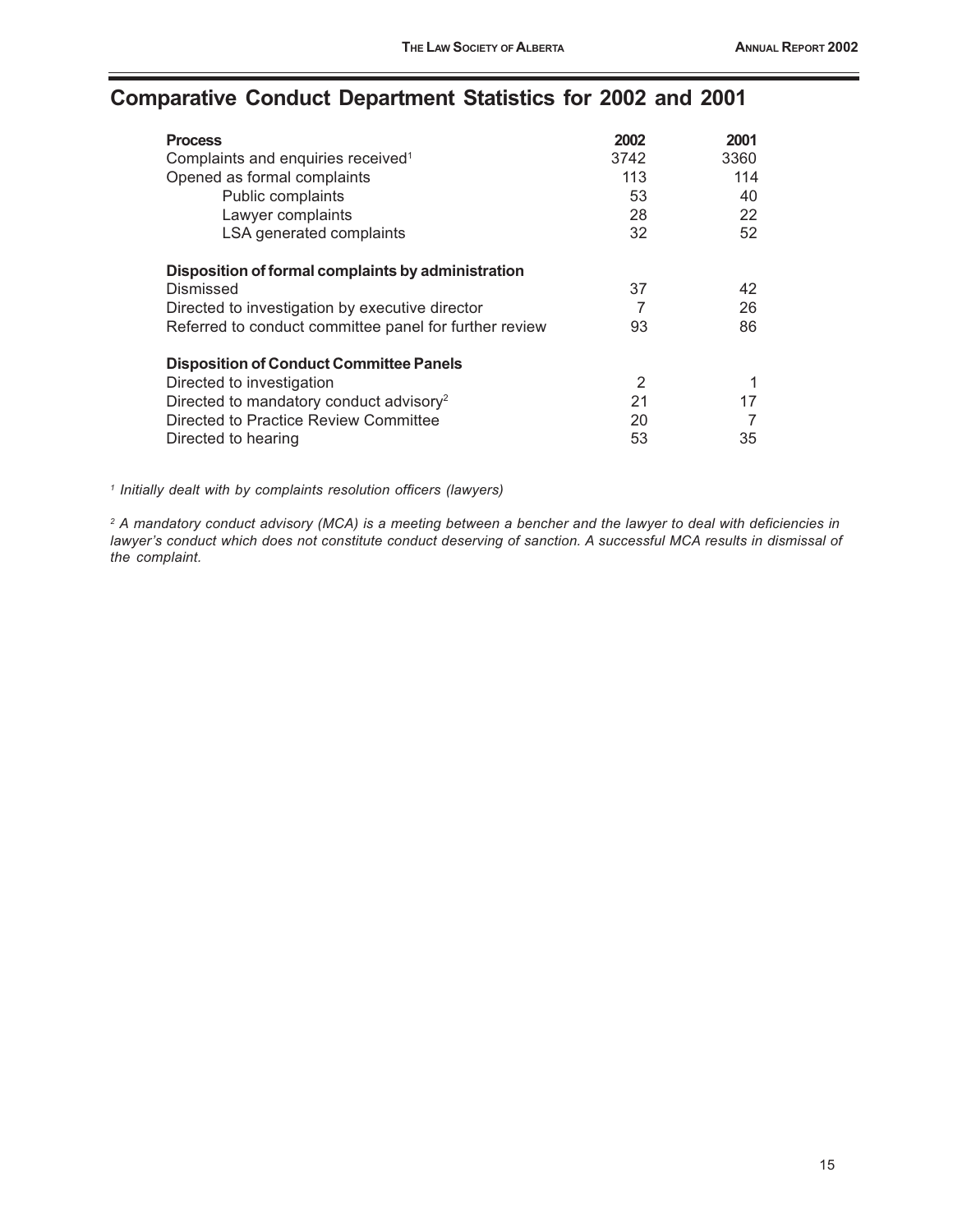

*Committee Members Dale Spackman (C) Charles Gardner Larry Anderson Clarke Barnes Scott Bodie Andrew J. Hladyshevsky H. Martin Kay Denise Dunn McMullen Debra J. Poon Bogumil F. Romanko Monica Sharma Barbara Snowdon David J. Stratton Mark Van De Veen Michael Whitt*

*Don Thompson (LSA)*

### *Electronic Commerce subcommittee*

*Dale Spackman (C) Cindy J. Roberts Michael Whitt*

*Don Thompson (LSA) Paul McLaughlin (LSA)*

# **CORPORATE AND COMMERCIAL ADVISORY COMMITTEE**

*by Dale Spackman, QC, chair*

The two major projects undertaken by the corporate and commercial advisory committee over the past year related to reforms to corporate legislation, particularly, the *Business Corporations Act* and *The Sarbanes-Oxley Act of 2002*.

Andrew Hladyshevsky, QC and Martin Kay, QC have led a consultation process, including focus group sessions in Calgary and Edmonton, which culminated in a position paper being presented to the government in respect of the proposed amendments to the *Business Corporations Act*. The committee continues to monitor the government agenda in respect of these proposed amendments and we will provide our input on behalf of the profession when required.

The committee closely examined the implications of *The Sarbanes-Oxely Act of 2002* (SOX), particularly the Rules of Conduct to be proclaimed by the U.S. Securities and Exchange Commission (SEC) relating to the conduct of lawyers "appearing before the Commission". Dale Spackman, QC met with the executive director of the Alberta Securities Commission (ASC) to discuss the implications of the rules and the position of the ASC relative to implementing similar rules in Canada. The LSA believes the independence of the legal profession and solicitor/ client privilege must be protected and that our existing Rules and Code of Professional Conduct are sufficiently broad to cover the types of matters, at which the SOX rules are directed. The committee also participated in the preparation of a position letter forwarded to the SEC by the Federation of Law Societies of Canada.

The committee made recommendations to the government regarding introducing legislation in Alberta to allow for the incorporation of unlimited liability companies. These companies, as presently exist in Nova Scotia, provide tax advantages to foreign companies carrying on business in Canada and are particularly popular with U.S. companies.

Projects the committee will pursue in the near future include privacy legislation, the Alberta government business plan and, in particular, "Open Windows", electronic registries and filing systems, internet service providers, multi-disciplinary practices, *Limitations Act*, section 7(2) and its impact on commercial agreements, and Securities Law Reform (federal and provincial).

The electronic commerce subcommittee continues to monitor developments in ecommerce legislation, electronic filing and registry initiatives and other developments in e-commerce law and applications both within and outside of Alberta. The LSA participated in the Notarius Secure E-mail Pilot Project, in cooperation with the Chambre des notaires du Quebec and Notarius (TSIN) Inc., the technology subsidiary responsible for a public key infrastructure system in Quebec. Results of the pilot project will be released in the near future.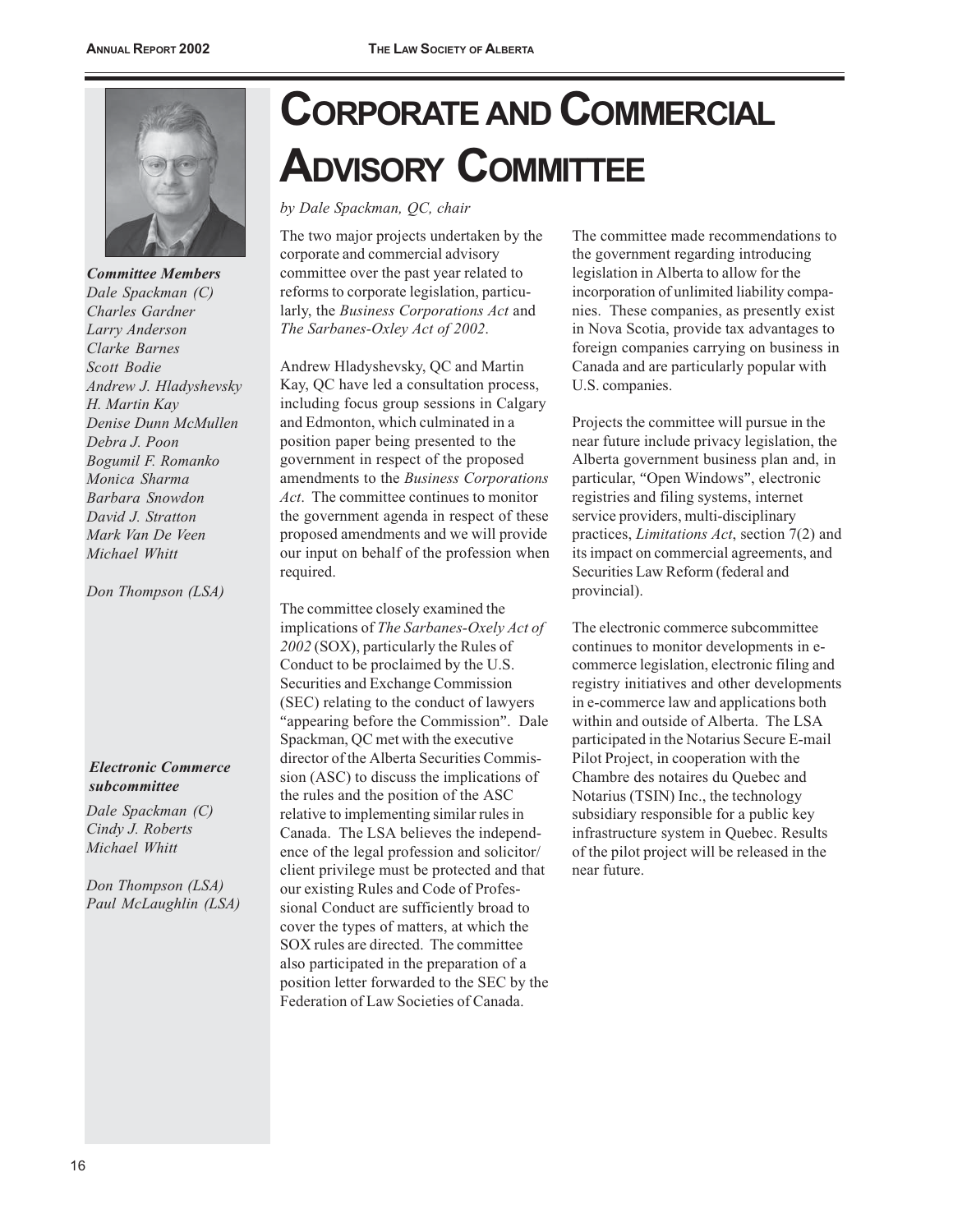# **CREDENTIALS AND EDUCATION COMMITTEE**

*by Juliana E. Topolniski, QC, chair*

The committee continued to implement guidelines specific to reinstatement applications to clarify underlying policy considerations and procedural matters. Appointed panels dealt with reinstatement applications, rather than having these matters go before the committee as a whole. This new process has proved to be efficient and effective for all involved.

Town hall meetings were held in Edmonton and Calgary to obtain feedback from principals about the Bar Admission Course. Some law firms wanted the students' grades to be released to principals so that the firms could assist those students who are required to write supplemental examinations. In response, the benchers resolved that LESA could advise principals by email of the dates anticipated for the release of marks to students.

Applicable Rule changes passed by the benchers included an amendment to allow articles to be completed within a two-year period without having to seek approval from the credentials and education committee.

Finally, a subcommittee was formed to create guidelines for show cause, good character and other regulatory hearings. The subcommittee is also revising the credentials and education committee general guideline.

In the coming year, the committee will be an active participant in preparing new rules to implement the National Mobility Agreement and will continue to support a new Bar Admission Course being developed by the law societies of Alberta, Saskatchewan and Manitoba in conjunction with LESA and related organizations.

### **COMMUNICATIONS COMMITTEE**

*by Cheryl Gottselig, QC, chair*

Significant projects were taken on by the communications committee in 2002, with some very positive results. Of particular mention is the complete overhaul of the *Benchers' Advisory*.

Over the course of the year, the committee examined the content, look and feel of the LSA's primary external communications vehicle. A new look was created and terms of reference were developed that focus the publication on being complementary to the entire legal profession. *The Advisory* will feature stories from not only the LSA, but key stakeholders and partners, such as the Legal Aid Society and the faculties of law at both the University of Alberta and the University of Calgary. *The Advisory* made its debut in March 2003.

The communications committee, through an organizing subcommittee, hosted the Media and the Law seminar on March 1, 2003 in Edmonton. A nearly sold-out crowd of 110

judges, lawyers and media attended the event at the University of Alberta's faculty club. Topics discussed included freedom of expression, publication bans and the participants were involved in a headline writing workshop. The Honourable Judge Allan Lefevre delivered the keynote luncheon address and the event was emceed by Lynda Steele, anchor for Edmonton's Global Television network.

Preliminary discussions took place around the 100th anniversary of the LSA in 2007. While the committee agreed that the celebrations should focus around an image campaign for the profession, specific strategy planning will be turned over to a subcommittee in 2003.

For the next year, key communications initiatives will include the media and the law seminar, developing terms of reference for the committee and the 100th anniversary of the LSA.



*Committee Members Juliana Topolniski (C) June Ross (VC) Larry Anderson Tudor Beattie Mona Duckett Douglas McGillivray James S. Peacock John Phillips Norma Sieppert Trish Kumpf David Stark Harvey Steblyk M. Francine Swanson Dean Patricia Hughes Dean Lewis Klar Hugh A. Robertson*

*Liz Soper (LSA) Brenda Gesinghaus (LSA)*



*Committee Members Cheryl Gottselig (C) Yvonne Stanford (VC) Tracy Brennan Douglas McGillivray Morris Taylor Brian J. Evans C. (Kate) E. Wood Michelle Somers Gary Wanless Virginia Engel, CBA*

*Eileen Dooley, LSA Don Thompson, LSA*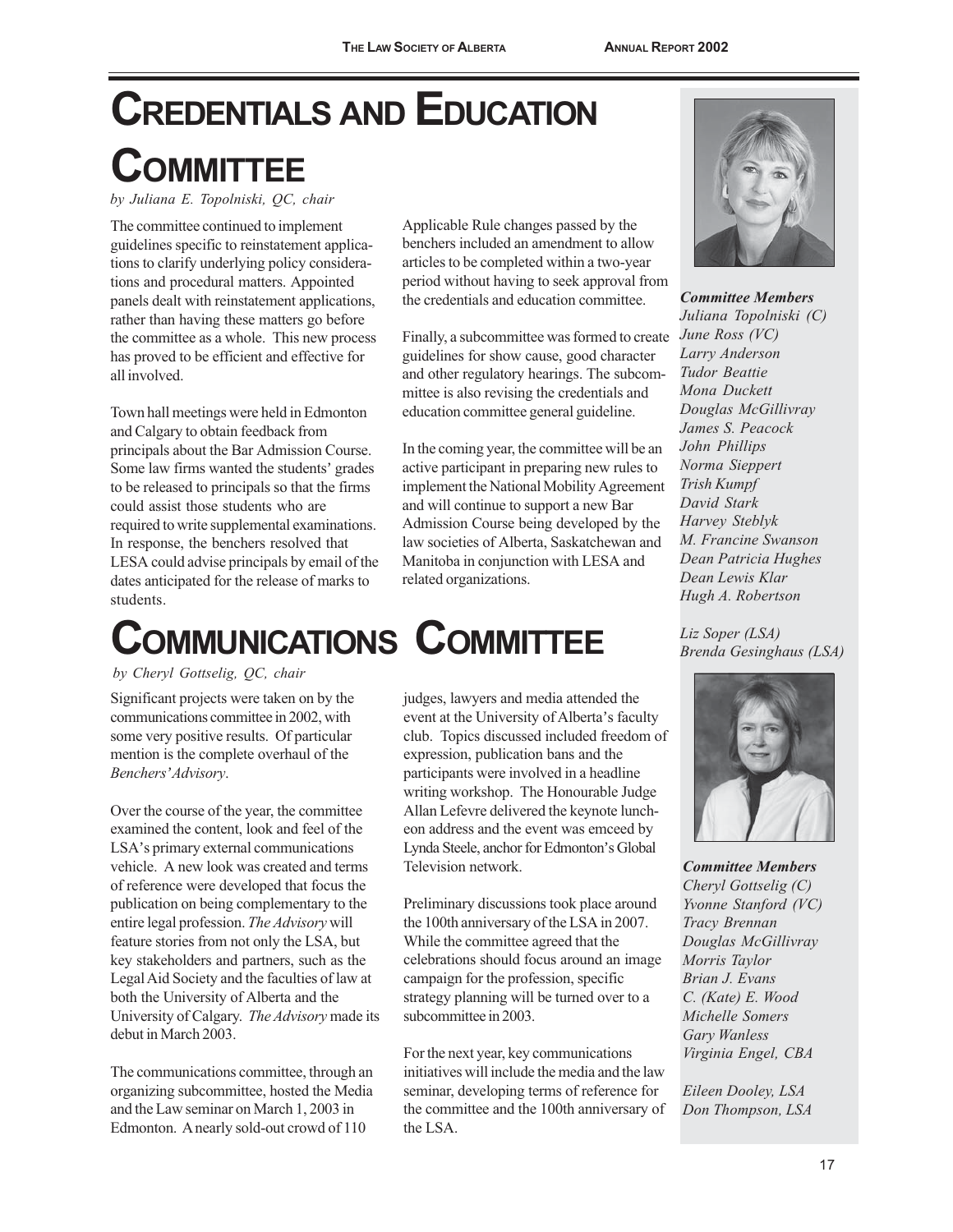

*Committee Members Douglas McGillivray (C) John Holmes (VC) Tracy Brennan Charlie Gardner Bradley Nemetz Brian Peterson June Ross Morris Taylor Juliana Topolniski Norma Sieppert Michelle Crighton John T. Henderson Lindsay J. Holmes Lawrence A. Johnson James S. Steel*

*Don Thompson (LSA) Peggy Stevenson (LSA) Steve Dyer (LSA)*

### *Audit subcommittee*

*Yvonne Stanford (C) Vaughn Myers Juliana Topolniski Walter Mis Robert V. T. Boyden Raylene Palichuk Dale Spackman*

*Shauna Hollingsworth (LSA) Don Thompson (LSA) Peggy Stevenson (LSA) Steve Dyer (LSA)*

### **FINANCE COMMITTEE**

*by Douglas McGillivray, QC, chair*

The responsibility of the finance committee is to oversee financial affairs and financial planning of the LSA, to receive and review budgets prepared by the law society staff for the General Fund, the Assurance Fund and the Viscount Bennett Fund, and to generally provide for and plan fiscal aspects of LSA programs.

### **The Annual Fee**

In order to have a balanced budget in the General Fund the 2003 annual fee was set at \$990 (a \$65 increase). The greatest component of the fee increase came from three sources:

- (a) Greater than inflation increase of premises rent and occupancy costs;
- (b) Lesser than expected revenues from investments owing to market conditions; and,
- (c) A \$210,000 increase in the LSA contribution to the joint libraries committee.

These three factors together make up in excess of 80 per cent of the increase in the levy.

The significant increase in funding required to maintain a high degree of library services (largely owing to double digit increase in the costs of subscriptions) caused the finance committee to start the process of considering multi-year financial planning in conjunction with a multi-year business plan for the LSA. The committee also developed a grant application form and policy for third parties to complete when applying for program and project funding from the LSA.

These initiatives will be ongoing and allow the LSA to ensure its accountability to its members for the money that it spends on their behalf.

### **Assurance Fund Levy**

The Assurance Fund Levy for 2003 was set at \$200, an increase of \$50 per member. This is in keeping with the resolution of the benchers of 2000 to see the Assurance Fund levy gradually increased until the operational budget becomes balanced. It is expected that the levy will increase by \$50 per year until 2004.

### Summary

| Annual Fee Active Member | \$990   |
|--------------------------|---------|
| Assurance Fund Levy      | \$200   |
| Total                    | \$1,190 |

Finally, this year witnessed a cost centre format of accounting and budgeting, which provided a great deal more information to the committee when making key decisions. This new format also allowed for a more comprehensive analysis of the LSA's ongoing financial performance and was of considerable assistance preparing the 2003 budget.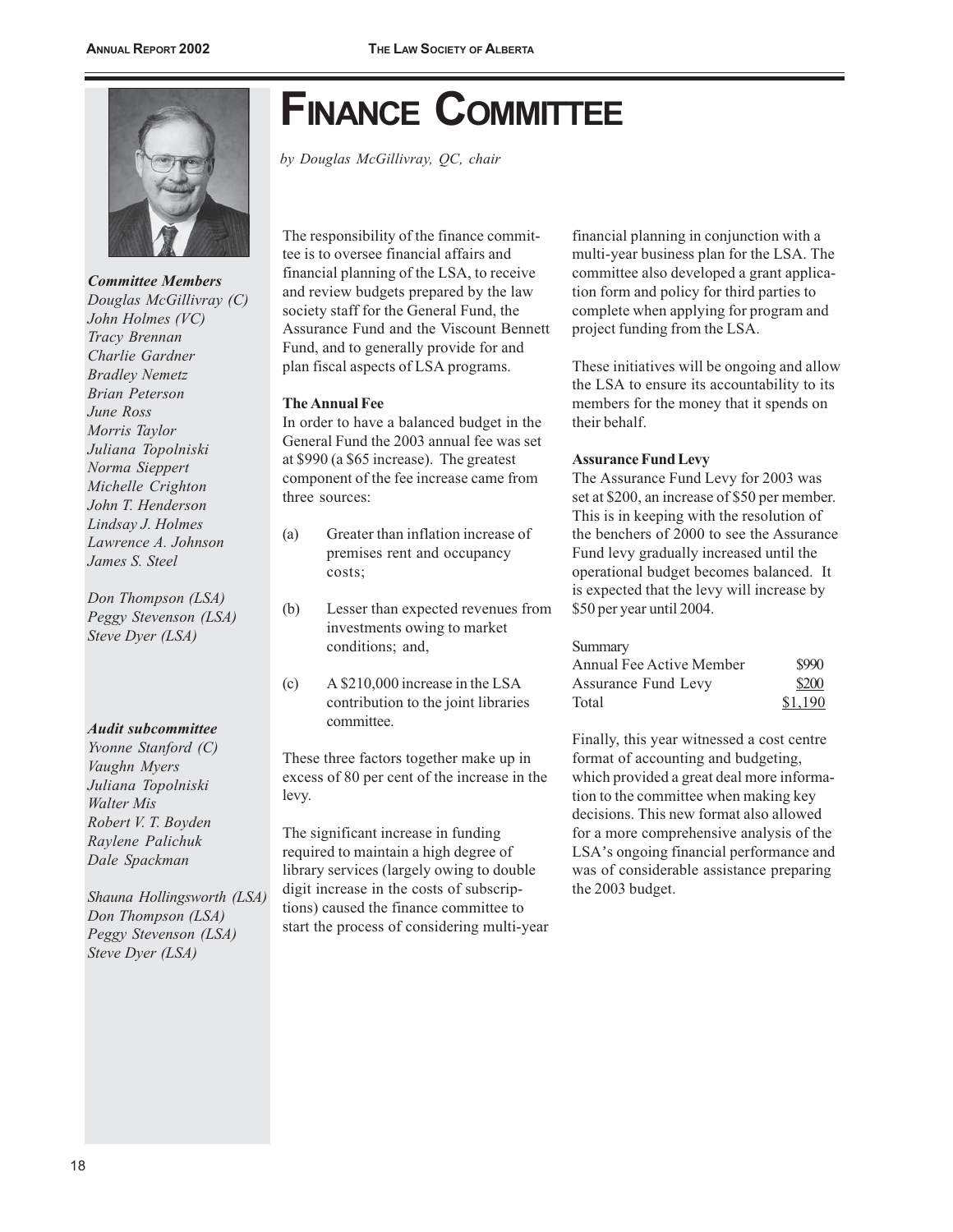# **GENDER, EQUALITY AND EQUITY COMMITTEE**

*by Rhonda Ruston, QC, chair*

This past year, the CBA - Alberta Branch, was awarded almost \$80,000 to conduct an equity and diversity survey of the legal profession, and the committee is pleased to be assisting them with this venture. This survey will provide valuable information for profession.

The contract to conduct the survey has been awarded to a team of three consultants. Guyn Cooper Research Associates based in Calgary (Merrill Cooper and Irene Hoffart) and Dr. Joan Brockman from Simon Fraser University. The GEE committee has appointed a Steering Committee to provide guidance, advice and assistance to the Consultants. The members of the Steering Committee are: Rhonda Ruston, QC, Chair; Doug McGillivray, QC; Beth Miller; Sandra Mah; Sheilah Martin, QC; Jeanne Byron; and Susan Billington.

The project consists of the development, implementation, and analysis of a survey of active and inactive members of the LSA on equity and diversity in the legal profession. It will also consist of the development, implementation, and analysis of focus groups with active members of the LSAon equity and diversity in the legal profession and the development and testing of an exit interview protocol for lawyers who move to the non-practicing list or leave the profession entirely.

The project is targeted for completion on November 30, 2003.

The committee also provided recommendations to the Minister of Justice regarding changes to the QC selection process. The minister will be discussing these recommendations with the LSA in March 2003.

The committee has recommended that the next committee update the model policies, which were developed as educational tools for the profession. The Equity Ombudsperson considers the model policies as an invaluable tool in her work. She indicated that the profession uses the policies and that many other professional organizations have contacted her for our model policies. The committee has formed a subcommittee for the review of the model policies that are on the website. Further development of policies should include: 1) the broadening of the Harassment Policy to a Respectful Workplace Policy; and 2) the broadening of the Parental Leave Policy to include Compassionate Leave.

Finally**,** a University of Calgary law student is preparing an issues paper on differential tuition fees for the committee. The intention of this paper would be to heighten the awareness of the issues and the potential consequences of differential tuition fees.



*Committee Members Rhonda Ruston (C) Yvonne Stanford (VC) Tudor Beattie Charlie Gardner Cheryl Gottselig Douglas McGillivray June Ross Wilfred Willier Judy D. Daniels Martin S. Kaga Sandra Mah Laurel Watson Ian A. Zaharko Sheilah L. Martin Gerry Gall M.E.A.(Beth). Miller (CBA) Jeanne Byron (Equity Ombudsperson)*

*Don Thompson (LSA) Susan Billington (LSA)*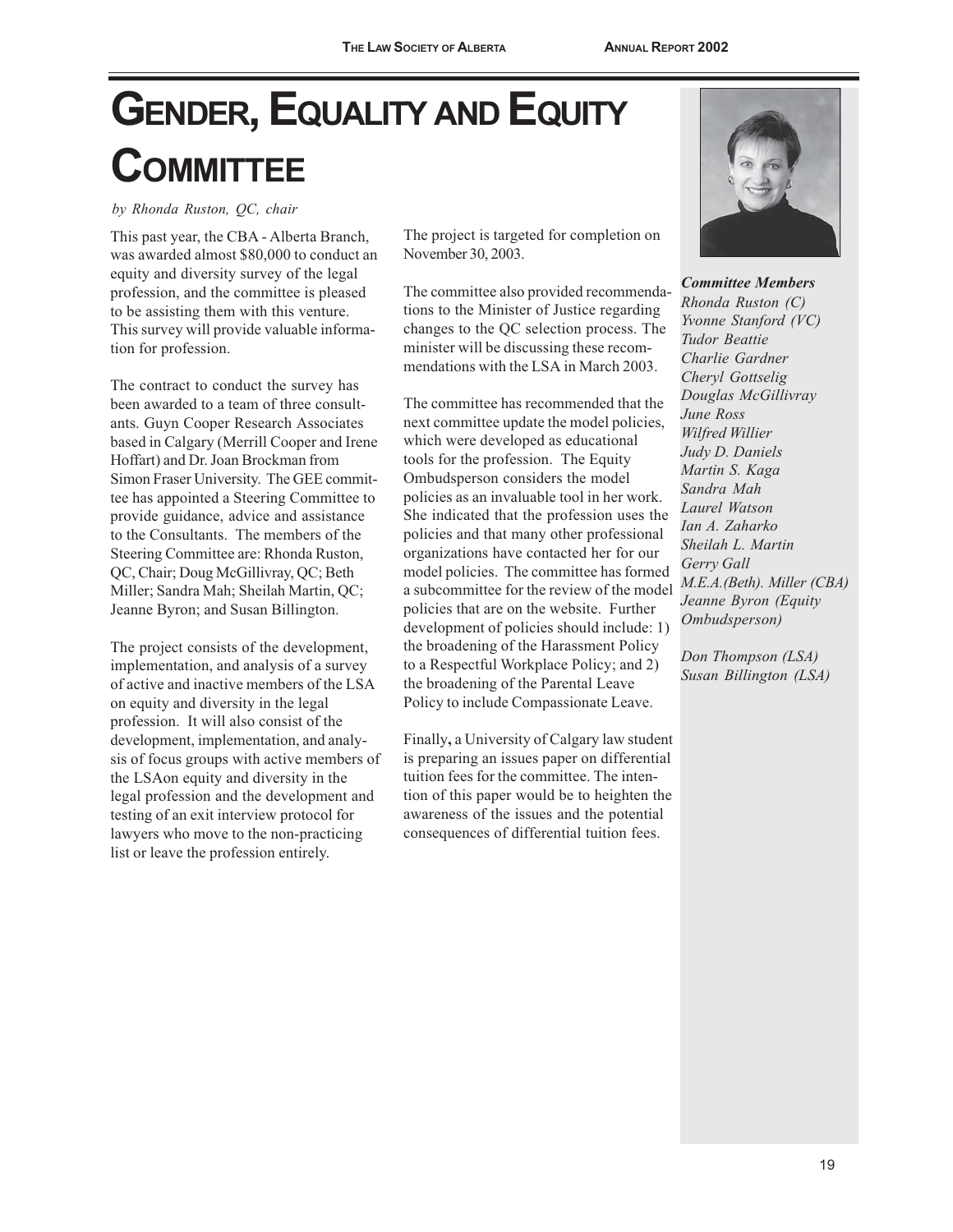

### *Committee Members*

*James S. Peacock (C) Tracy Brennan (VC) Tudor Beattie John Holmes Wilfred Willier Sandra L. Corbett Walter Kubitz William J. Kenny L. M. Alison Lees Vivian Stevenson Doug Stokes David R. Syme Kenneth J. Warren Phyllis A. L. Smith (CLIA) Kenneth G. Nielsen (CLIA)*

*Sarah Brickett (ALIA) Margaret Bayerle (ALIA) Colleen Beatty (ALIA) Trevor Bozzer (ALIA) Jackie Hickey (ALIA) Bill Little (ALIA) Georges Tambay (ALIA) Nancy Stenson(ALIA)*

### **INSURANCE COMMITTEE**

### *by James Peacock, QC, chair*

For the July 2002-03 insurance year, the independent actuaries who review the insurance program projected a \$2976 cost per insured member. Applying a \$317 surplus distribution from the ALIA insurance fund and an \$85 credit from the Canadian Lawyers Insurance Association (CLIA), the July 2002 base net levy was set by the benchers at \$2574. Insured lawyers for whom the program has paid claims in the past five years pay a surcharge of 30 per cent or more above the base net levy.

CLIA reported difficult renewal negotiations with its reinsurers on the excess insurance program, as a result of which law firms can expect premiums for excess insurance to increase.

At the request of Alberta Lawyers Insurance Association and other subscribing law society insurance programs, CLIA will report on the feasibility of raising the mandatory policy limits to \$2,000,000. The Alberta policy limits have been \$1,000,000 for 20 years.

Sarah Brickett, who as Director of Insurance has managed the LSA's professional liability insurance program since 1984, is retiring in May 2003. Sarah's guiding hand will certainly be missed and we wish her well.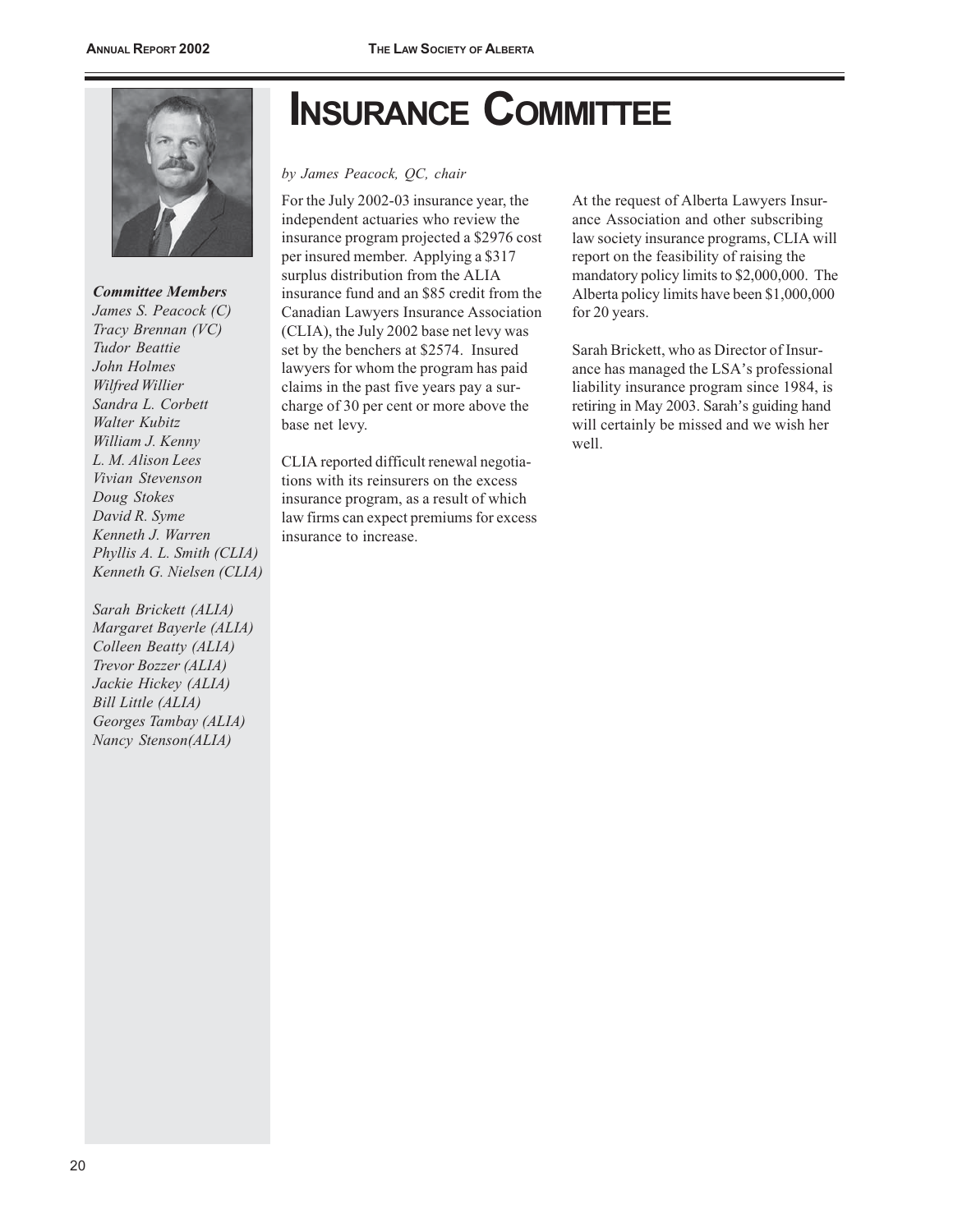### **JOINT LIBRARY COMMITTEE**

### *by Francine Swanson, QC, chair*

During the past year, particular attention has been focused to optimize the use of technology to facilitate access to digital sources of legal information for the profession and to provide equitable services to both urban and rural members.

In November, ALLi-CAT, the Libraries' online catalogue was launched. In addition to providing members with desktop access to the Libraries' collections, the new catalogue provides immediate remote access for members to view their library account, renew book loans, and check the status of loans and requests. Additional functionality will be implemented over the coming months, including the cataloguing of web-based sources of legal information, simultaneous searching of remote databases, and the ability to electronically request documents for delivery and ask reference questions.

With the launch of the new catalogue, and in response to suggestions made by the profession during our 2001 User Survey, book loan periods were extended. Textbooks can now be borrowed for 14 days with an additional 14 day renewal, and the loan period for periodicals and law reports has been extended from three days to one week.

Staff now have access to three commercial electronic vendors of legal information - Lexis-Nexis™, QuickLaw™ and Alberta QP Source. These databases provide access to a wide range of provincial, national and international sources of legal information

and greatly enhance reference services to the profession at our Libraries. Staff are currently accessing these databases and providing search results to members at no online costs.

The website continues to be developed, providing members with comprehensive links to national and international legal information resources such as bills, statutes, regulations, and decisions from courts and legal tribunals as well as information on our services, policies, locations and hours of service. The value of the site as a communication medium for the Libraries and a source of legal information for clients was evidenced by the 1.4 million hits received in 2002.

In addition to our information technology initiatives, a number of other initiatives were undertaken to enhance information resources and services to the profession.

Toll-free telephone numbers were implemented at the Edmonton and Calgary Libraries to improve access to resources and services for rural clients. User guides were provided to assist members with navigating the new online catalogue and open houses were held at our Libraries to publicise the new catalogue and provide training to members.

The committee is extremely appreciative of the financial support received from the Libraries' funding stakeholders in 2002; the Alberta Law Foundation, the Law Society of Alberta and Alberta Justice.



*Committee Members Francine Swanson (C) Everett Bunnell (VC) Peter Freeman*

*Mona Pearce (Alberta Justice) Andrzej Nowackim (Alberta Justice)*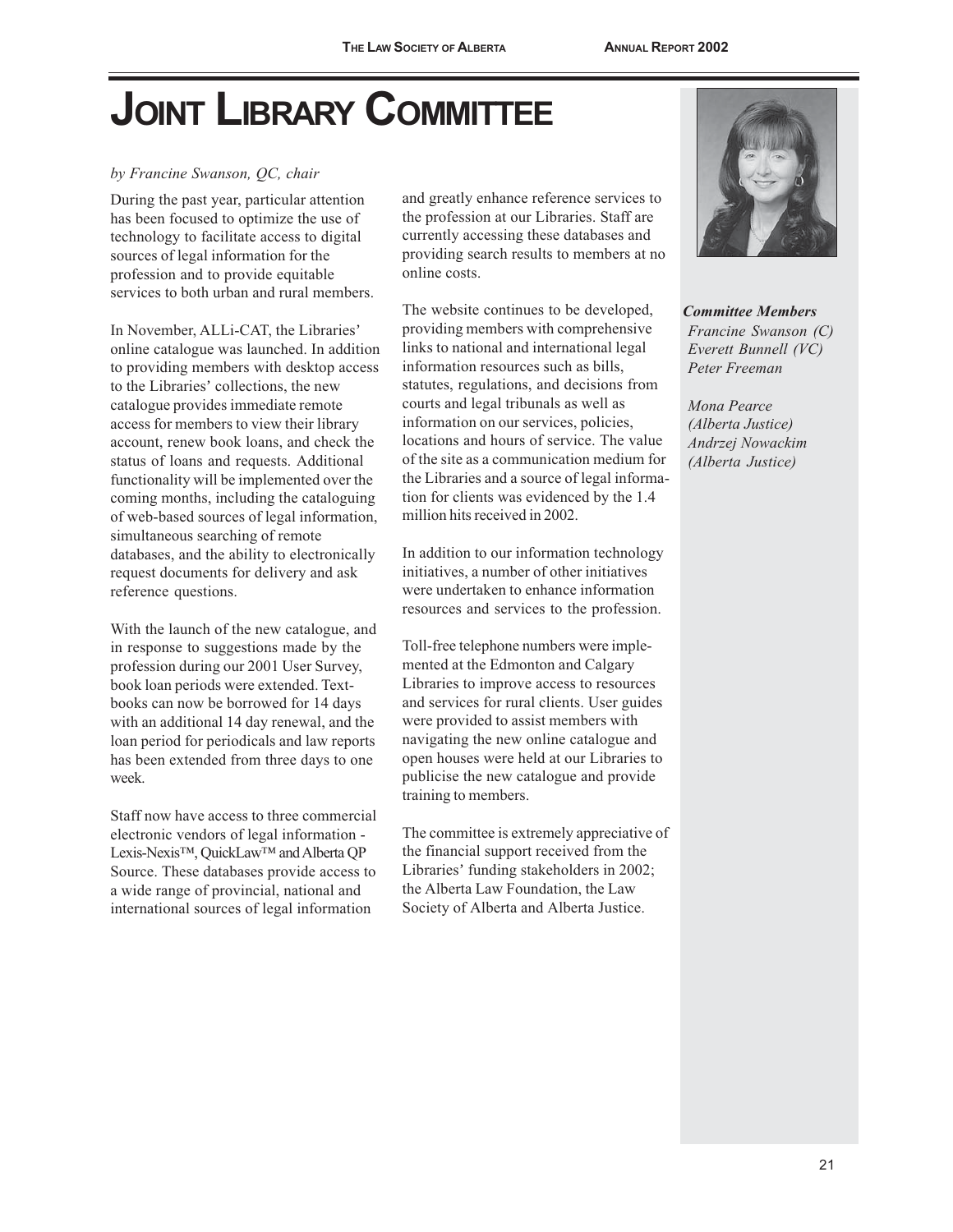

### *Committee Members Charles D. Gardner (C) Bradley Nemetz (VC) Perry Mack Vaughn Myers Brian Peterson June Ross Yvonne Stanford Dennis B. Denis David Hicks Stephen D. Hillier John M. Law Corinna Lee Lois MacLean Daniel J. McDonald Steve Raby Anthony G. Young*

*Barry Vogel (LSA) Lindsay MacDonald (LSA) Paul McLaughlin (LSA) Jennifer Rothery (LSA)*

*Code Subcommittee W. Paul Sharek (C) Bradley Nemetz Ronald J. Everard Frederick R. Fenwick Alan D. Fielding Lois MacLean*

*Barry Vogel (LSA) Paul McLaughlin (LSA) Jennifer Rothery (LSA)*

# **PROFESSIONAL RESPONSIBILITY COMMITTEE**

*by Charles Gardner, QC, chair*

The committee was again called upon to consider the implications for members in the real estate bar of participating in programs being offered, or potentially being offered, by Title Insurers. The committee also spent a considerable amount of time with criminal practitioners in dealing with ethical situations often involving disclosure obligations of both the Crown and defence counsel.

The LSA's Code of Professional Conduct has undergone major changes in order to keep pace with the changing realities of practice. The benchers have approved some changes to our Code this past year including:

- a) a clarification of the definition of "lawyer" to ensure that there is no misunderstanding as to the applicability of the Code to inactive members;
- b) an expansion of the commentary in the Code dealing with members' obligations when making comments to the media during the progress of a trial; and

c) the whistle blowing obligations in the Code were expanded at the recommendation of the Practice Review Committee. This is for situations in which a member who is in need of some form of personal assistance refuses to get that assistance and the public is thereby potentially placed at risk.

The recent phenomenon of members granting and advertising loans to their clients was the subject of considerable debate before the committee and will be considered more fully by the committee and its Code of Conduct Review Subcommittee in 2003.

As lawyer mobility increases, the need to harmonize our ethical rules also increases. A committee has now been struck by the western law societies to explore the creation of a harmonized code of professional conduct.

Finally, Barry Vogel, QC, practice advisor, will be retiring in 2003. Barry is an encyclopedia of ethical rules and their practical effect and for many, many years has been an invaluable resource to the professional responsibility committee. On behalf of all former chairs and members of the committee I would like to thank Barry for his wise counsel and wish him much happiness in retirement.

22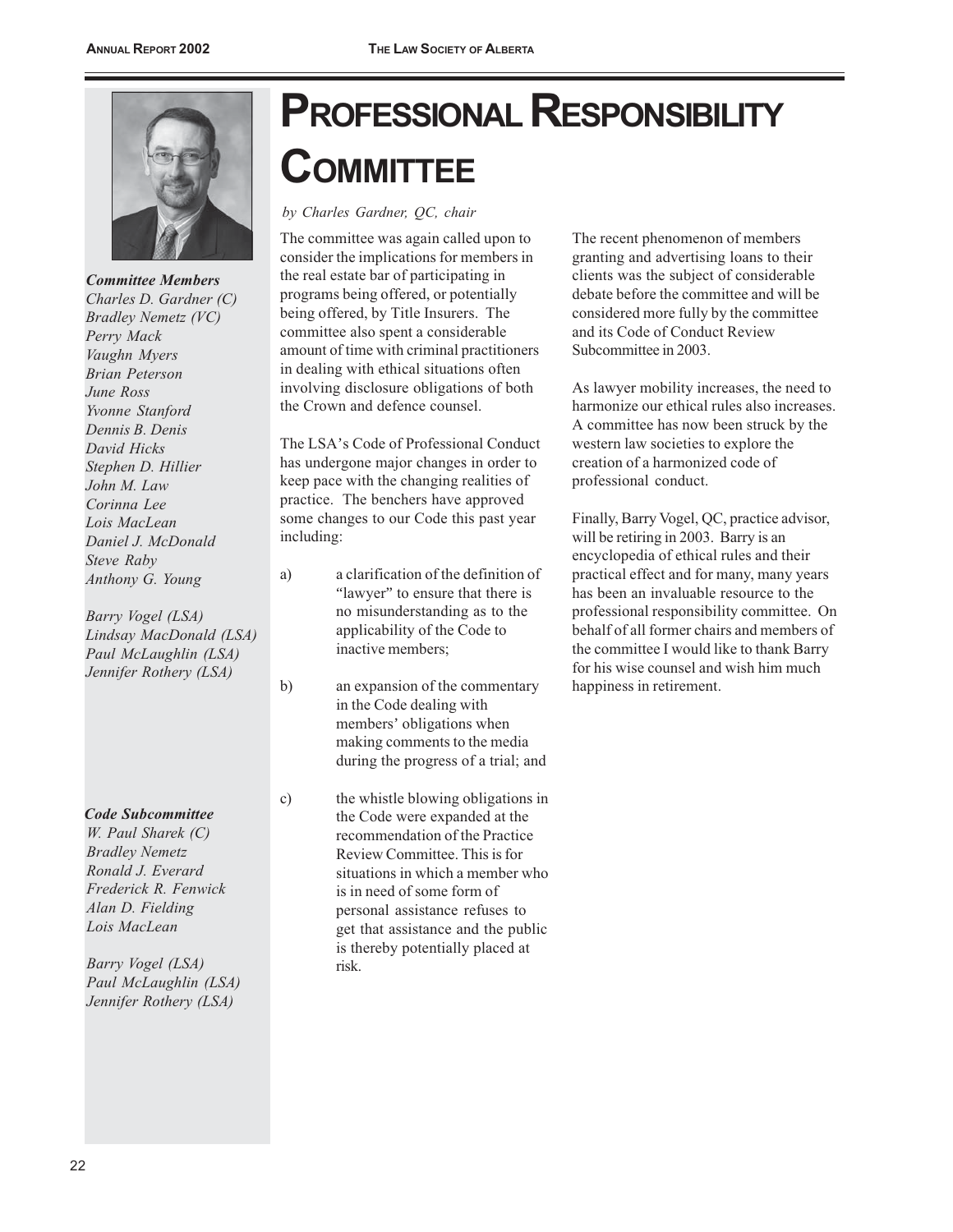### **PRACTICE REVIEW COMMITTEE**

### *by Mona Duckett, QC, chair*

Throughout 2002, the practice review committee continued to identify members encountering difficulties in their law practices and took pro-active steps to assist those members. Over 25 new files were opened this year as a result of referrals from departments of the LSA involving conduct, insurance or mediation. The majority of those files involve members voluntarily meeting with a practice review panel on a regular basis to identify and address the difficulties they are encountering in their law practices. We hope every member can realize and achieve their full potential so that they might maintain a healthy and enjoyable law practice.

The committee spent some time reflecting on its work and challenges over the last few years and approved a formal mandate and a Statement of Goals and Objectives for Practice Review. We also clarified a protocol for the referral of members in Practice Review to the offices of the practice advisor and the practice management advisor for consultations. We are striving to make the best use of resources available to us, respectful of the importance of confidentiality for the member who is accessing those resources. We also continue to inform members about the benefits they might obtain from accessing the ASSIST program directly.

We were gratified to see the overwhelming support offered by members prepared to participate in the newly launched Peer Support Program. This is a pilot project

that will match members in or leaving the Practice Review process with volunteer mentors. These peer supporters will be available to assist with questions regarding practice related issues. Many members, due to their practice circumstances, do not have the benefit of one-on-one collegial support and it is hoped that this program can facilitate that support for members going through Practice Review. Again, our thanks to all those who so generously offered their time. We are just beginning the process of matching members to peer supporters and look forward to working with more of you as the program becomes better known.

During 2003, it is anticipated that the committee will concentrate some efforts on the continuing evaluation of the Peer Support Program and on the refinement of the Practice Assessment process, which allows in office attendance by assessors to more easily identify practice problems.

I am grateful to have had the opportunity to chair the practice review committee in 2002. Having served on the committee for three years, I've thoroughly enjoyed being part of the kinder, preventative arm of our governing institution. Members experiencing the practice review process have generally committed themselves to working with their panel and have embraced the concept of practice improvement with a view to preventing practice problems.



*Committee Members Mona T. Duckett (C) Everett Bunnell (VC) Tracy Brennan Charlie Gardner Bradley Nemetz Perry Mack Brian Peterson Robert A. Philp Morris Taylor Wilfred Willier Anne J. Brown Ronald J. Everard Geoff Green Anne Kirker Gillian Marriott John Middleton Richard (Dick) W. Wilson*

*Barbara Cooper (LSA) Merry Rogers (LSA) Vicky Blaine (LSA)*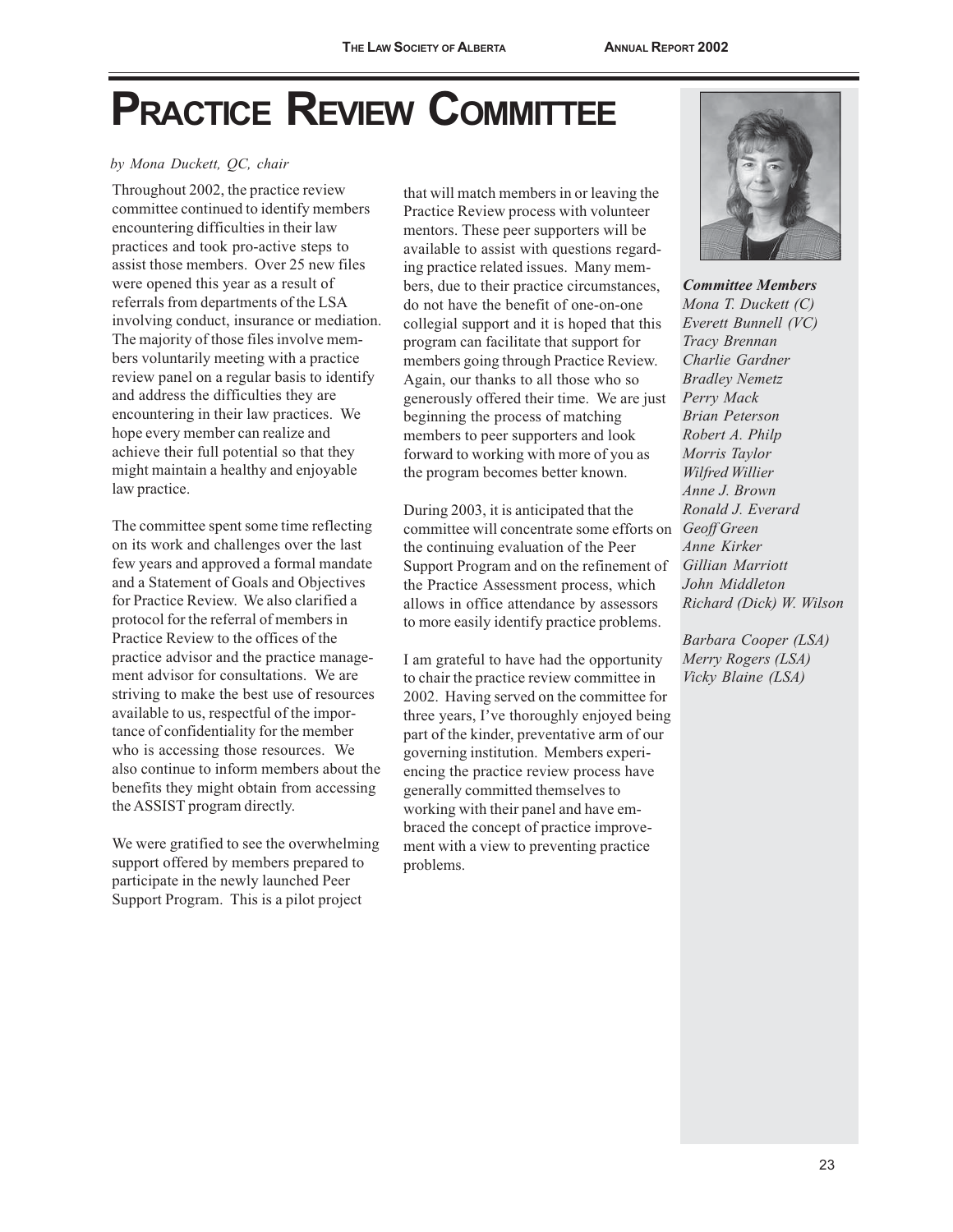

*Committee Members Everett Bunnell (C) Vaughn Myers(VC) John Phillips Shirish Chotalia M. E. A. (Beth) Miller C. Calvin Robb*

*Steve Bach (LSA) Jim Stevens (LSA) Greg Busch (LSA) Lindsay MacDonald (LSA) Kellie McKeil (LSA)*



*Committee Members Rhonda Ruston (C) Richard O'Gorman(VC) Wendy Best Geoff Ho Barbara Krahn Jean McBean Doug Moe Alan Maitland Leonard Pollock Tony Richard Peter Freeman*

*Don Thompson (LSA)*

### **UNAUTHORIZED PRACTICE OF LAW**

*by Everett Bunnell, QC, chair*

The past year has involved a steady stream of instances where complaints of unauthorized practice of law have been investigated and dealt with. Either no action was taken, the situation was managed to a satisfactory result or a court intervention was pursued. There were no new prosecutions in 2002.

The committee placed a number of articles in *The Advisory* dealing with unauthorized practice of law in order to better explain the business of this committee and communicate with the members of the LSA. Steps were taken to establish a liaison with the Provincial Court of Alberta in order to learn further of its experience dealing with non-lawyers and the development of its protocols.

As well, a subcommittee was created to investigate and report on the provision of legal services by non-lawyers in Alberta. The purpose of this study is to analyze from the perspective of the public's interest whether there is a need for regulation of such non-lawyer persons and whether there should be a role proposed for the LSA in this regard. This subcommittee has reported on an interim basis and it is expected that the benchers will soon determine further directions.

## **FAMILY LAW ADVISORY COMMITTEE**

*by Rhonda Ruston QC, chair*

The past three years have been a time of great activity in the area of family law, beginning with the December 2000 report received by the provincial Unified Family Court Task Force. In addition, the year 2002 saw sweeping new family law legislation, which occupied much of the attention of the committee.

In early 2002, Alberta Justice commenced a major initiative entitled Alberta Family Law Reform. Through technical workbooks, written submissions and round table discussions, the department sought the input of both the public and the constituents working directly in the legal system with respect to their proposed reforms. The LSA, through the family law advisory committee, actively participated in this process, through written submissions and by actively participating in the round table discussions.

The result of this work was the drafting, by Alberta Justice, of Bill C-30, then subsequently Bill C 30-2, which ultimately was passed by the legislature as the *Adult Interdependent Relationships Act*.

The committee was also active in developing its position respecting this new legislation and in communicating with Alberta Justice.

Issues the family law advisory committee can expect to address in the future are the pending new Unified Family Court structure, new family law Rules of Court, the consolidation of provincial family law statutes, new divorce legislation and proposed spousal support guidelines.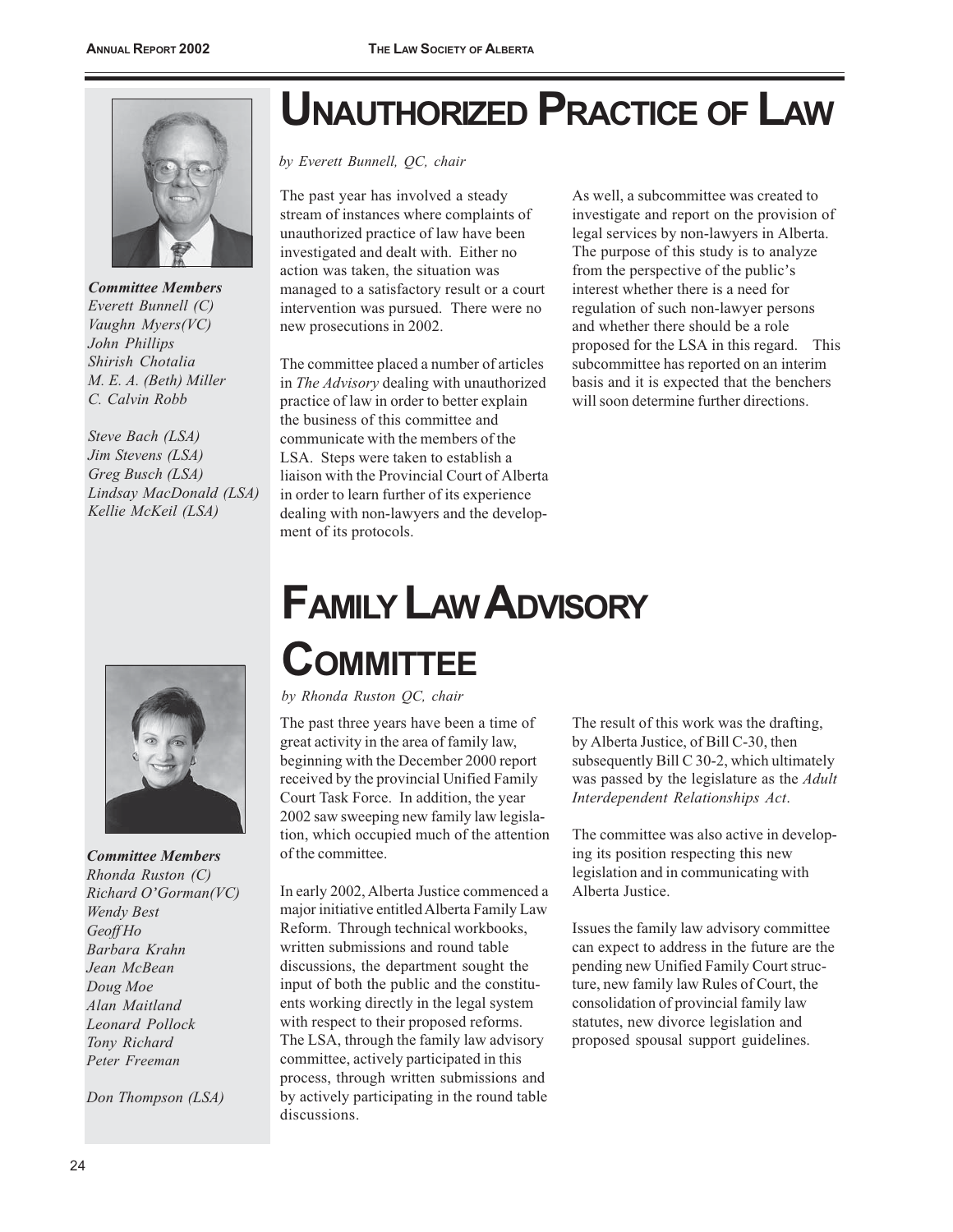A copy of the complete financial report is available by writing to Steven Dyer, CFO, The Law Society of Alberta, #600, 919 - 11th Avenue SW, Calgary, Alberta T2R 1P3, or by e-mail at Steven.Dyer@lawsocietyalberta.com.

### **THE LAW SOCIETY OF ALBERTA CONDENSED FINANCIAL STATEMENTS OCTOBER 31, 2002**

**Auditors' Report**

To the Members of the Law Society of Alberta:

The accompanying summarized balance sheet and statement of revenue, expenses and fund balances are derived from the complete financial statements of The Law Society of Alberta as at October 31, 2002 and for the year then ended on which we expressed an opinion without reservation in our report dated December 16, 2002. The fair summarization of the complete financial statements is the responsibility of management. Our responsibility, in accordance with the applicable Assurance Guideline of The Canadian Institute of Chartered Accountants, is to report on the summarized financial statements.

In our opinion, the accompanying financial statements fairly summarize, in all material respects, the related complete financial statements in accordance with the criteria described in Guideline referred to above.

The summarized financial statements do not contain all the disclosures required by Canadian generally accepted accounting principles. Readers are cautioned that these statements may not be appropriate for their purposes. For more information on the entity's financial position, results of operations and cash flows, reference should be made to the related complete financial statements.

Pricewaterhouse Coopers LLP

PRICEWATERHOUSECOOPERS LLP CHARTERED ACCOUNTANTS DECEMBER 16, 2002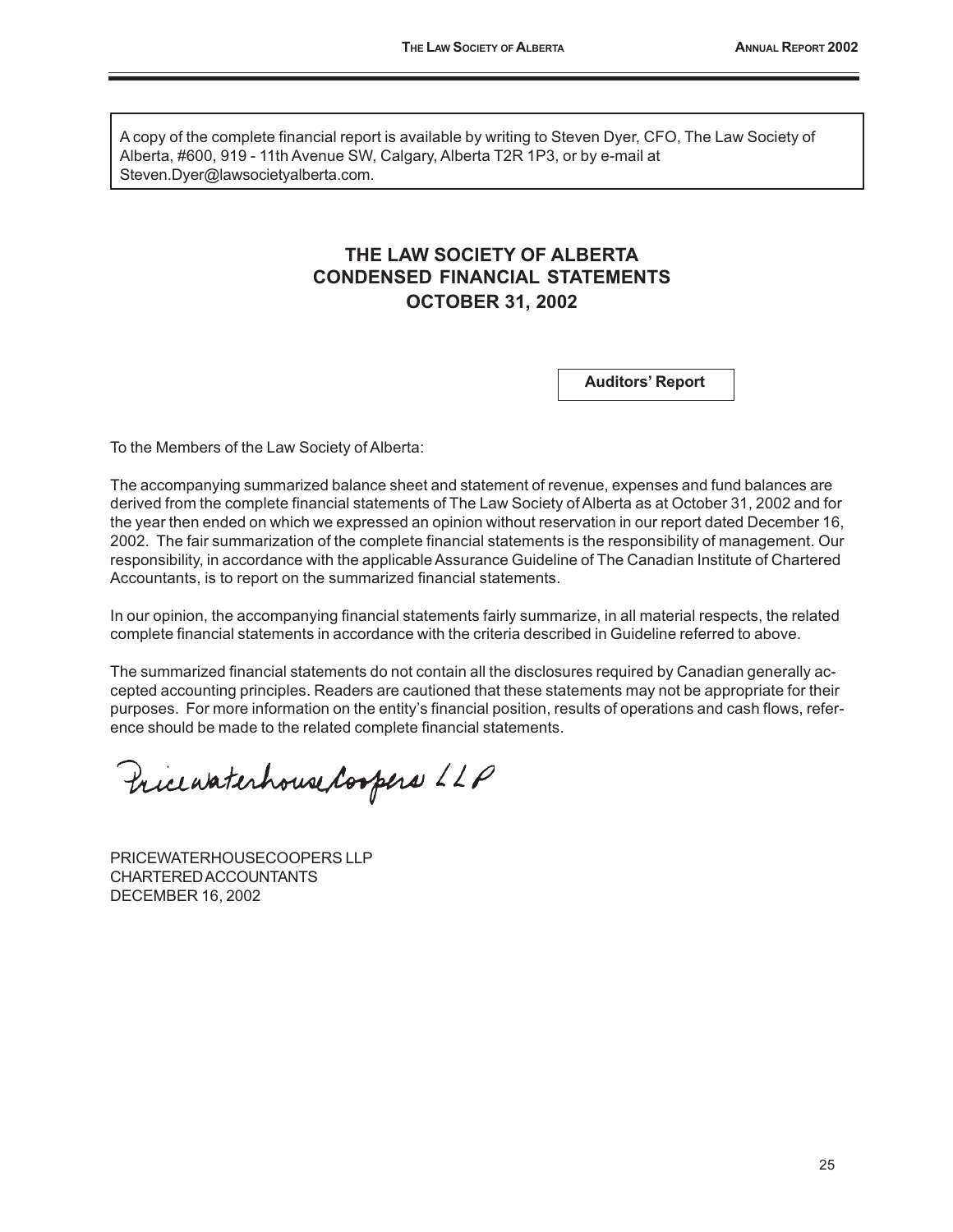### **THE LAW SOCIETY OF ALBERTA CONDENSED BALANCE SHEET AS AT OCTOBER 31, 2002**

|                                                                  | 2002         | 2001                |
|------------------------------------------------------------------|--------------|---------------------|
| <b>Assets</b>                                                    |              |                     |
| <b>Current assets</b>                                            | \$2,056,166  | \$2,267,120         |
| Investments                                                      | 8,104,619    | 8,580,703           |
| <b>Trust assets</b>                                              | 395,707      | 391,735             |
| Capital assets                                                   | 711,680      | 505,017             |
| <b>Total Assets</b>                                              | \$11,268,172 | <u>\$11,744,575</u> |
| <b>Liabilities</b>                                               |              |                     |
| <b>Current liabilities</b>                                       | \$750,349    | \$774,358           |
| Reserve for claims and related costs                             | 683,000      | 929,000             |
| Deferred rent                                                    | 253,384      | 370,331             |
| <b>Trust liabilities</b>                                         | 395,707      | 391,735             |
| <b>Total Liabilities</b>                                         | 2,082,440    | 2,465,424           |
| <b>Fund Balances</b>                                             |              |                     |
| Invested in capital assets<br><b>Externally restricted funds</b> | 711,680      | 505,017             |
| Contingency reserve                                              | 5,283,237    | 5,720,294           |
| Scholarship reserve                                              | 743,910      | 747,122             |
| Unrestricted funds                                               | 2,446,905    | 2,306,718           |
| <b>Total Fund Balances</b>                                       | 9,185,732    | 9,279,151           |
| <b>Total Liabilites and Fund Balances</b>                        | \$11,268,172 | \$11,744,575        |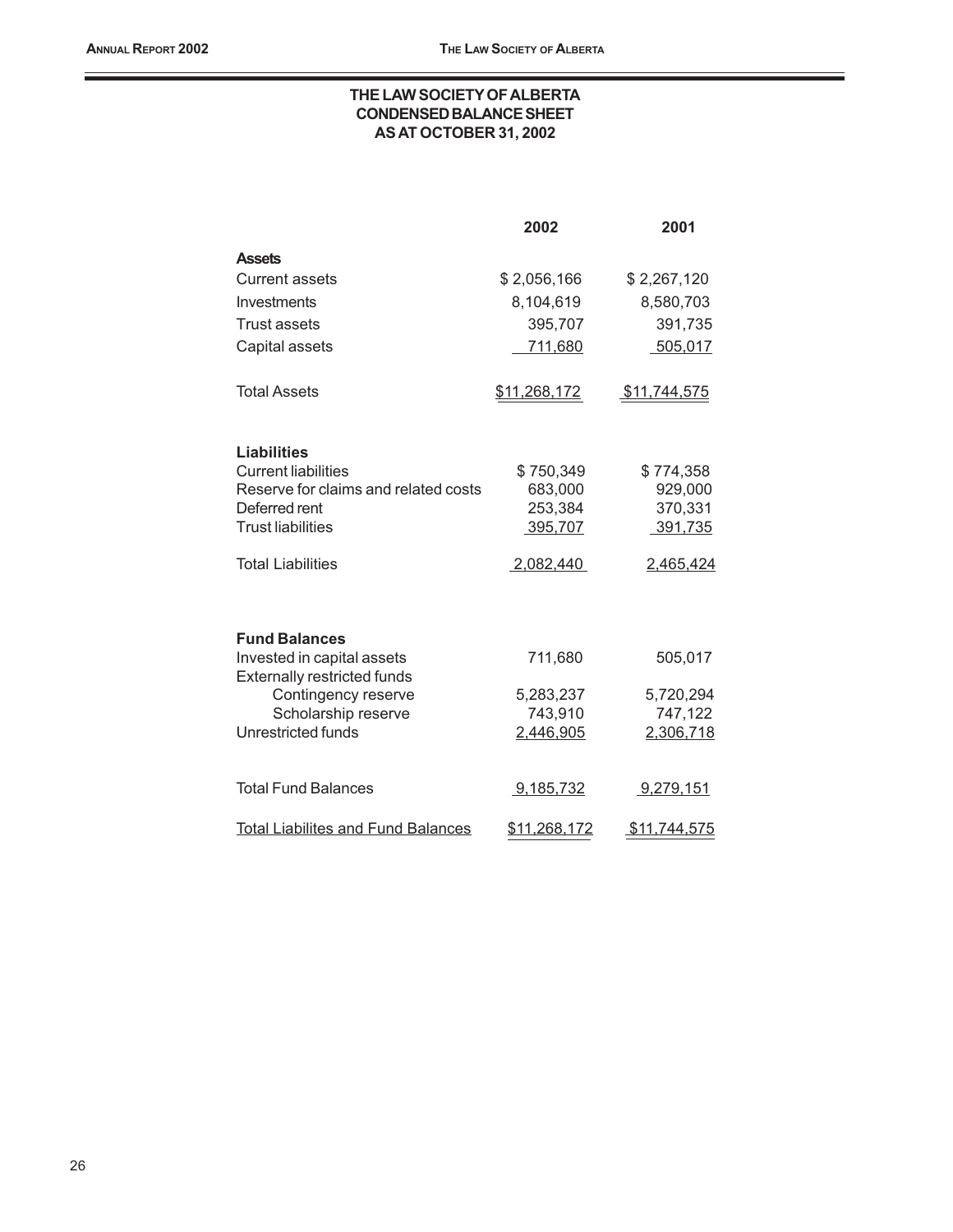### **THE LAW SOCIETY OF ALBERTA CONDENSED STATEMENT OF REVENUE, EXPENSES AND FUND BALANCES FOR THE YEAR ENDED OCTOBER 31, 2002**

|                                    | 2002        | 2001        |
|------------------------------------|-------------|-------------|
| <b>Revenue</b>                     |             |             |
| Practice fees                      | \$7,982,784 | \$7,196,367 |
| Investment and other income        | 628,671     | 764,268     |
| Management fee                     | 288,096     | 280,000     |
| <b>Enrolment fees</b>              | 250,396     | 262,164     |
| Computer allocation                | 106,800     |             |
| Other                              | 51,396      | 59,214      |
| Application fees                   | 46,957      | 45,567      |
| Fines and penalties                | 46,425      | 17,550      |
| <b>Total Revenue</b>               | 9,401,525   | 8,625,130   |
|                                    |             |             |
| <b>Expenses</b>                    |             |             |
| Corporate costs                    | 2,668,810   | 2,324,510   |
| Departments and programs           | 5,671,428   | 5,342,661   |
| Grants and contributions           | 811,789     | 739,688     |
| Bencher/commmittee meetings        | 400,250     | 407,305     |
| Scholarships                       | 51,000      | 20,000      |
| (Recovery of) provision for claims |             |             |
| and related costs                  | (108, 333)  | 138,736     |
| <b>Total Expenses</b>              | 9,494,944   | 8,972,900   |
| Excess (deficiency) of revenue     |             |             |
| over expenses for the year         | (93, 419)   | (347, 770)  |
| Fund Balances - Beginning of Year  | 9,279,151   | 9,626,921   |
| Fund Balances - End of Year        | \$9,185,732 | \$9,279,151 |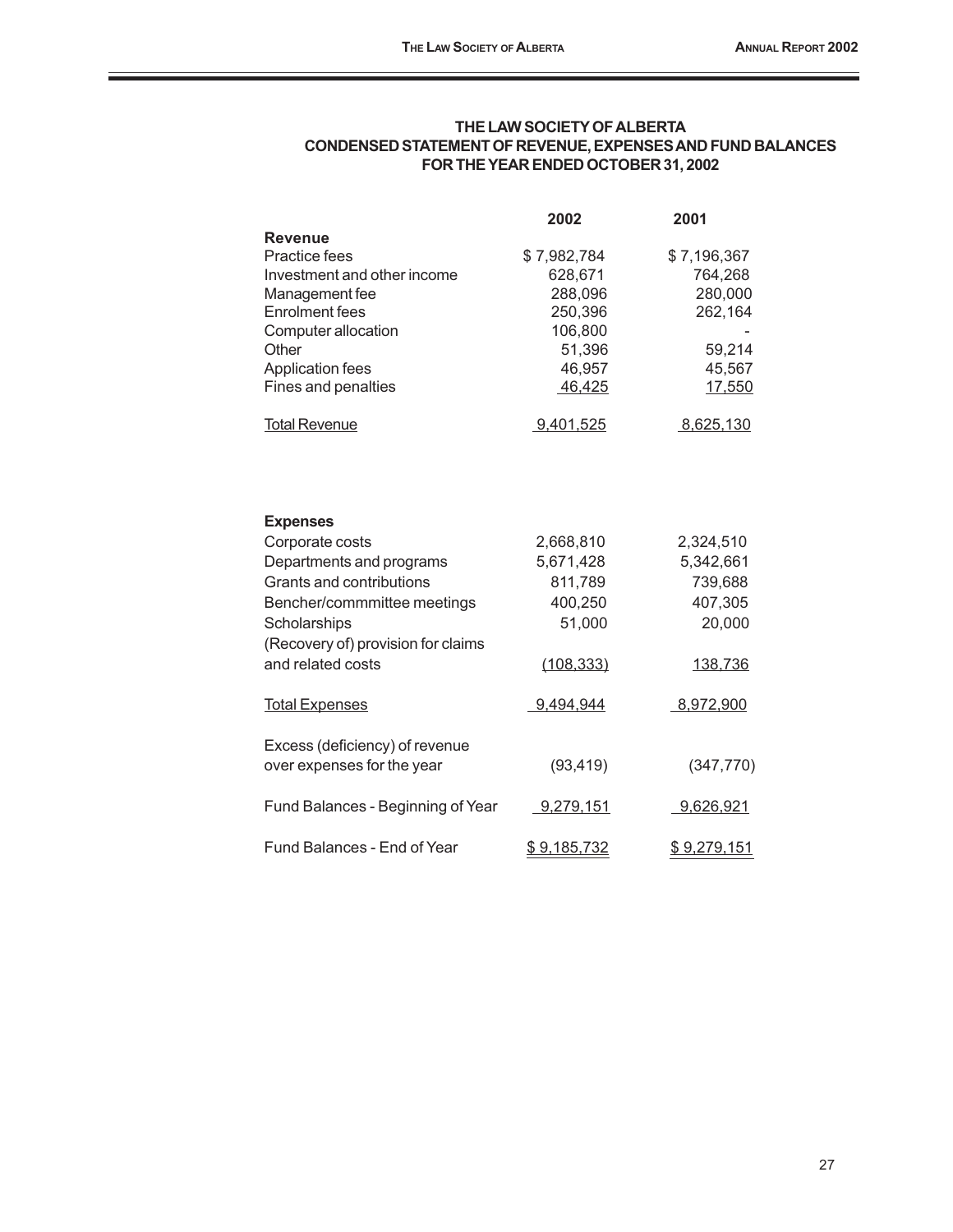A copy of the complete financial report is available by writing to Steven Dyer, CFO, The Law Society of Alberta, #600, 919 - 11th Avenue SW, Calgary, Alberta T2R 1P3, or by e-mail at Steven.Dyer@lawsocietyalberta.com.

### **THE ALBERTA LAWYERS INSURANCE ASSOCIATION CONDENSED FINANCIAL STATEMENTS JUNE 30, 2002**

**Auditors' Report**

To the Directors of The Alberta Lawyers Insurance Association:

The accompanying summarized balance sheet and statement of revenue, expenses and fund balances are derived from the complete financial statements of The Alberta Lawyers Insurance Association as at June 30, 2002 and for the period then ended on which we expressed an opinion without reservation in our report dated October 2, 2002. The fair summarization of the complete financial statements is the responsibility of management. Our responsibility, in accordance with the applicable Assurance Guideline of The Canadian Institute of Chartered Accountants, is to report on the summarized financial statements.

In our opinion, the accompanying financial statements fairly summarize, in all material respects, the related complete financial statements in accordance with the criteria described in Guideline referred to above.

The summarized financial statements do not contain all the disclosures required by Canadian generally accepted accounting principles. Readers are cautioned that these statements may not be appropriate for their purposes. For more information on the entity's financial position, results of operations and cash flows, reference should be made to the related complete financial statements.

Pricewaterhouse Coopers LLP

PRICEWATERHOUSECOOPERS LLP CHARTERED ACCOUNTANTS OCTOBER 2, 2002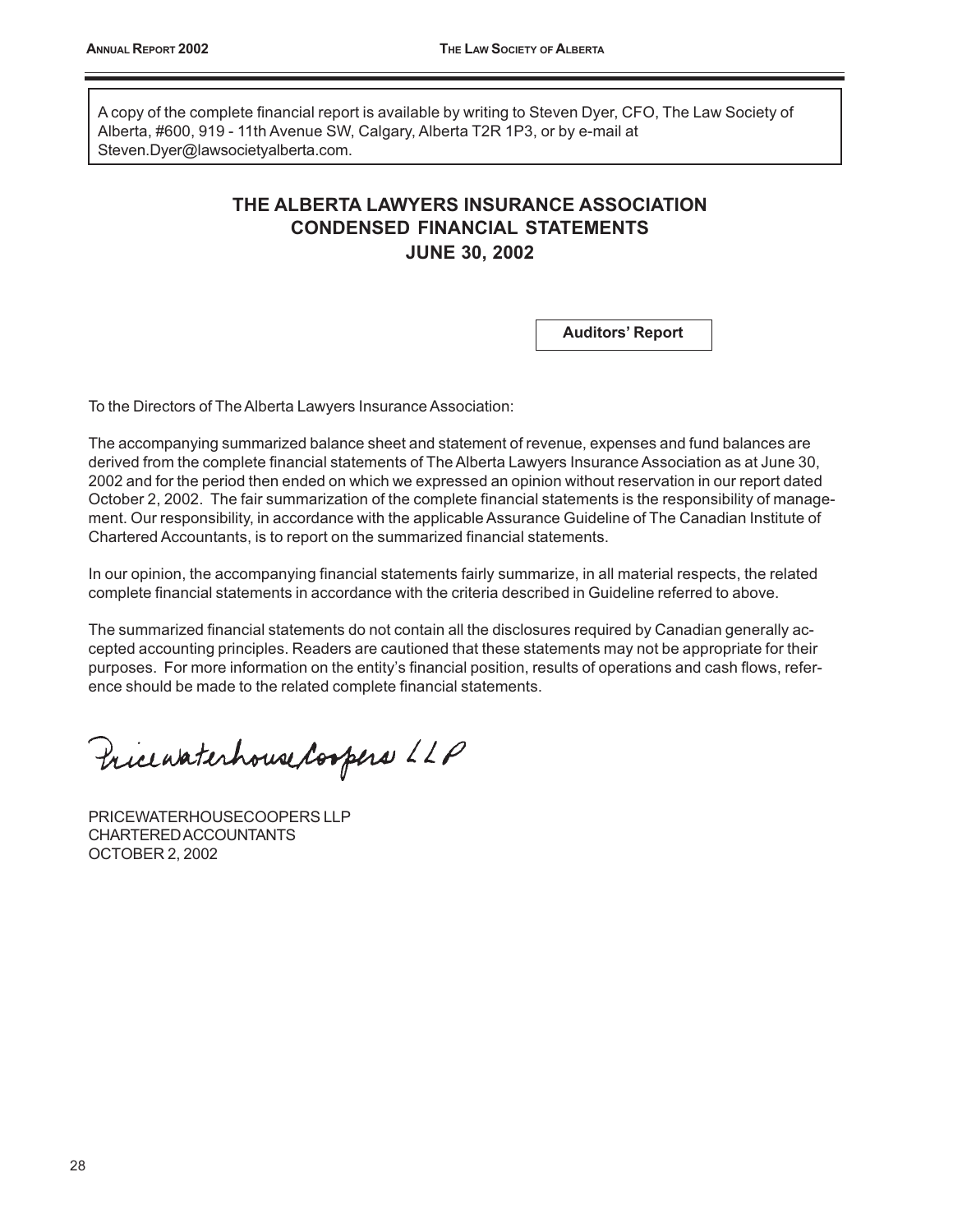### **THE ALBERTA LAWYERS INSURANCE ASSOCIATION CONDENSED BALANCE SHEET**

|                                   | June 30<br>2002 | October 31<br>2001 |
|-----------------------------------|-----------------|--------------------|
| <b>Assets</b>                     |                 |                    |
| <b>Current Assets</b>             | \$8,981,811     | \$5,859,287        |
| Investments                       | 44,762,229      | 45,627,987         |
| Capital assets                    | 6,900           | 11,808             |
| Total assets                      | \$53,750,940    | \$51,499,082       |
| <b>Liabilities and Net Assets</b> |                 |                    |
| Current liabilities               | \$7,160,816     | \$5,693,946        |
| Reserve for claims/related costs  | 29.590.000      | 32,990,000         |
| <b>Total liabilities</b>          | 36,750,816      | 38,683,946         |
| Net assets - unrestricted         | 17,000,124      | 12,815,136         |
| Total liabilities and net assets  | \$53.750.940    | \$51.499.082       |

### **THE ALBERTA LAWYERS INSURANCE ASSOCIATION CONDENSED STATEMENT OF REVENUE, EXPENSES AND NET ASSETS**

|                                        | <b>Eight months ended</b><br>June 30, 2002 | Year ended<br>October 31, 2001 |
|----------------------------------------|--------------------------------------------|--------------------------------|
| <b>Revenue</b>                         |                                            |                                |
| Annual levy                            | \$8,425,784                                | \$12,339,801                   |
| Investment income                      | 1,544,504                                  | 3,918,237                      |
| <b>Total Revenue</b>                   | 9,970,288                                  | 16,258,038                     |
| <b>Expenses</b>                        |                                            |                                |
| Provision for claims and related costs | 4,158,449                                  | 12,901,124                     |
| Premium paid to CLIA                   | 1,699,153                                  | 2,684,878                      |
| Operating expenses                     | 898,861                                    | 1,184,627                      |
| Loss prevention                        | 58,480                                     | 78,755                         |
| <b>Total Expenses</b>                  | 6,814,943                                  | 16,849,384                     |
| Excess (deficiency) of revenue over    |                                            |                                |
| for the period before the following    | 3,155,345                                  | (591, 346)                     |
|                                        |                                            |                                |
| <b>Premium Credit</b>                  | 1,029,643                                  | -                              |
| Excess (deficiency) of revenue         |                                            |                                |
| over expenses for the period           | 4,184,988                                  | (591, 346)                     |
| Net assets - beginning of period       | 12,815,136                                 | 13,406,482                     |
|                                        |                                            |                                |
| Net assets - end of period             | \$17,000,124                               | <u>\$12,815,136</u>            |
|                                        |                                            |                                |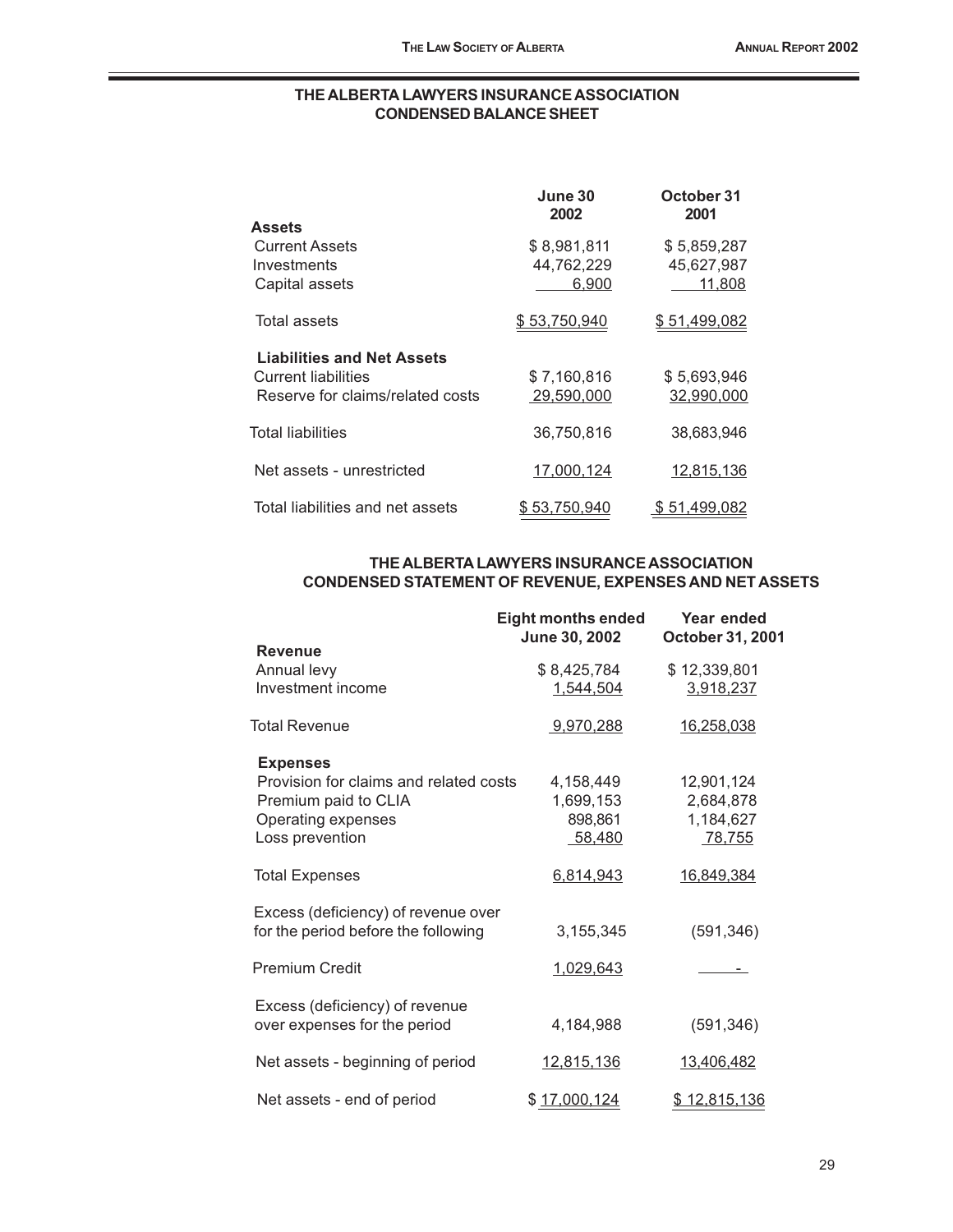# **2002 AD HOC COMMITTEES**

### **Alberta Registries**

**Liaison** S. Raby (C) J. Dunphy L. Irwin S. Mirth R. Nielsen C. Rapp D. Stratton S. Billington, LSA

#### **Alberta Conveyancing Advisory Committee**

J. Dunphy (C) C. Gottselig S. Mirth L. Irwin P. Bishop C. Warren R. Thiessen S. Shavers H. Bonnycastle L. Eccelston S. Raby D. Homer G. Kaskiw P. Smith L. Wright T. McCaffery D. Thompson, LSA P. Freeman, LSA S. Billington, LSA

### **Ancillary Business & Multidisciplinary Practice** K. Nielsen (C) G. Flynn N. Picard J. Topolniski

E. Johnson C. Peterson B. Snowdon W. H. Smith L. Sugimoto J. P. Warner P.Bourque P. Freeman, LSA S.Billington, LSA

**Civility Initiative Steering Committee** P. Sharek (C) M. Duckett J. Holmes B. Nemetz B. Vogel P. McLaughlin Justice C. L. Kenny R. Laing Prof. J. C. Levy E. McAvity G. Price H. Robertson B. Stothert-Kennedy

### **Claims Committee**

D. Boyer J. Brumlik E. Macklin D. McGillivray A. McKay S. Miller K. Nielsen G. Randall G. Scott P. Smith D. Stokes S. Brickett, LSA

### **Election Rules Review**

J. Peacock (C) J. Topolniski J. Phillips A. Fielding D. Thompson, LSA

### **External Review**

**Committee** Various judges on a case by case basis

### **Joint Subcommittee on Confidentiality**

**Agreements** M. Kay (C) D. Dennis F. Swanson R. Everard B. Vogel, LSA P. McLaughlin, LSA **Policy & Procedures Subcommittee of Practice Review** M. Duckett (C) K. Nielsen B. Philp D. Thompson, LSA B. Cooper, LSA M. Rogers, LSA

#### **Practice Review Review Committee**

A. Macleod (C) J. Bascom (VC) R. Ruston E. Bunnell Y.Stanford W. Willier R. Maxwell P. Freeman D. Thompson, LSA B. Cooper, LSA M. Rogers, LSA

### **Court-Annexed**

**Mediation** J. Topolniski E. Bunnell J. Peacock

### **Court Technology**

**Committee** V.Stevenson L. Anderson D. Janecke

### **Queen's Counsel Selection Process Review** K. Nielsen (C) C. Gottselig

Y.Stanford E. Macklin D. Thompson, LSA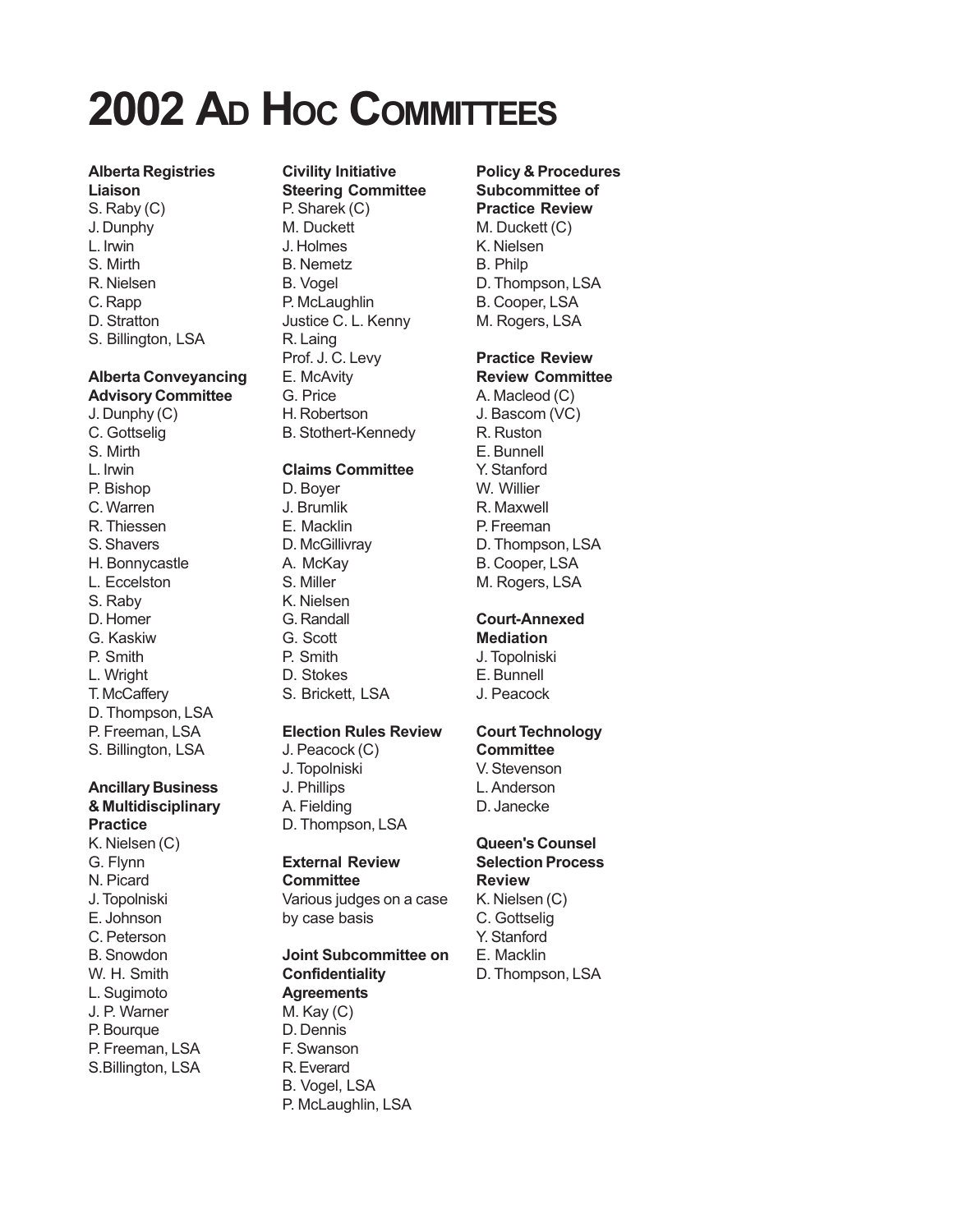# **2002 SPECIAL COMMITTEES & REPRESENTATIVES TO OTHER BODIES**

*\*Nominees requested by outside source*

*Advisory Committee on Judicial Appointments For Alberta\* K. Nielsen*

*Alberta Business Corporations Act\* A. J. Hladyshevsky*

*Alberta Law Foundation\* M. Duckett J. D. Steele*

*Alberta Law Reform Institute\* A. D. Macleod*

*Canadian Bar Association, Alberta - Access to Justice E. L. Bunnell*

### *Canadian Bar Association -Alberta*

*K. Nielsen C. Gottselig*

*D. Thompson, LSA*

*Canadian Institute of Resource Law\* M. F. Swanson*

*Canadian Legal Informtion Institute - CanLII P. Freeman*

*Canadian Research Institute for Law & Family\* W. Best*

#### *Canadian Lawyers Insurance Association*

*P. A. L. Smith J. Peacock K. G. Nielsen*

*Corporate Counsel - Pro Bono Initiative B. Churchill-Smith*

*Editorial Board/CBA Newsletter*

*T. Brennan E. Dooley, LSA*

*Federation of Law Societies of Canada*

*K. Nielsen*

*C. Gottselig*

*P. J. Royal*

*Federation Legal Aid Committee L. G. Anderson*

*Federation National Multidisciplinary Partnerships Committee K. Nielsen*

*Federation National Committee on Accreditation D. Thompson, LSA*

*Liaison to College of Physicians & Surgeons & Alberta Medical Association A. L. Friend (C)*

*Judicial Liaison Committee*

*C. Gottselig*

#### *Law Faculty Council*

*T. Brennan B. Peterson*

*Legal Aid Family Law Pilot Project Advisory Committee R. Ruston D. Miller*

*Legal Education Society of Alberta J. Topolniski*

*D. Thompson, LSA*

*Legislative Review Committee (CBA)\* E. (Sonny) Mirth*

*Notaries Public Review Committee\* I. B. Kay*

#### *Pronet*

*D. Thompson, LSA*

### *Provincial Judicial Council*

- *K. Nielsen*
- *C. Gottselig*

### *Rules of Court Committee*

- *J. Topolniski*
- *E. Bunnell*

### *Tax Consultative Group\**

*D. Cherniawsky*

*Uniform Law Conference of Canada\* N. C. Wittmann*

#### *Viscount Bennett Scholarship Committee*

- *K. Nielsen*
- *C. Gottselig*
- *J. Topolniski*
- *P. Hughes*
- *L. Klar*
- *D. Thompson, LSA*